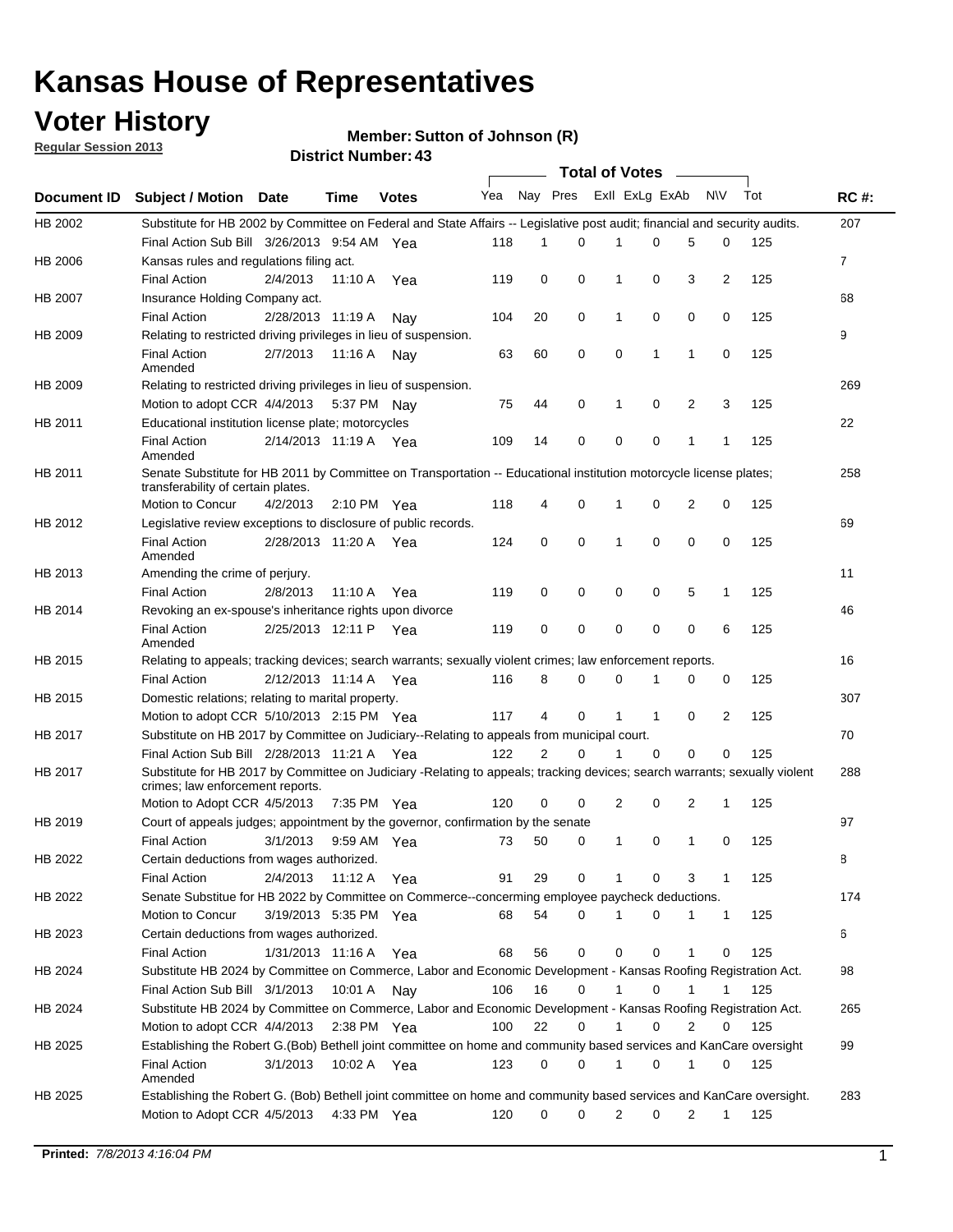## **Voter History**

**Member: Sutton of Johnson (R)** 

**Regular Session 2013**

|                    |                                                                                                                                                                                                                                                       |                       |         |              |     |                         | <b>Total of Votes</b> |                |   |                |           |     |             |
|--------------------|-------------------------------------------------------------------------------------------------------------------------------------------------------------------------------------------------------------------------------------------------------|-----------------------|---------|--------------|-----|-------------------------|-----------------------|----------------|---|----------------|-----------|-----|-------------|
| <b>Document ID</b> | <b>Subject / Motion Date</b>                                                                                                                                                                                                                          |                       | Time    | <b>Votes</b> | Yea | Nay Pres Exll ExLg ExAb |                       |                |   |                | <b>NV</b> | Tot | <b>RC#:</b> |
| HB 2028            | Providing for venue in Shawnee County District Court in certain forfeiture proceedings                                                                                                                                                                |                       |         |              |     |                         |                       |                |   |                |           |     | 12          |
|                    | <b>Final Action</b><br>Amended                                                                                                                                                                                                                        | 2/8/2013              | 11:12 A | Yea          | 119 | 1                       | 0                     | 0              | 0 | 5              | 0         | 125 |             |
| HB 2028            | Providing for venue in Shawnee County District Court in certain forfeiture proceedings                                                                                                                                                                |                       |         |              |     |                         |                       |                |   |                |           |     | 199         |
|                    | Motion to Concur                                                                                                                                                                                                                                      | 3/25/2013 9:36 AM Yea |         |              | 120 | 0                       | 0                     | 2              | 0 | 2              | 1         | 125 |             |
| HB 2030            | Creating wounded warrior deer hunting permits for injured combat veterans.                                                                                                                                                                            |                       |         |              |     |                         |                       |                |   |                |           |     | 25          |
|                    | <b>Final Action</b><br>Amended                                                                                                                                                                                                                        | 2/15/2013 11:16 A Yea |         |              | 115 | 0                       | 0                     | 2              | 2 | 3              | 3         | 125 |             |
| HB 2033            | Concerning the regulation of knives                                                                                                                                                                                                                   |                       |         |              |     |                         |                       |                |   |                |           |     | 143         |
|                    | <b>Final Action</b>                                                                                                                                                                                                                                   | 3/7/2013              | 12:12 P | Yea          | 93  | 28                      | 0                     | 1              | 0 | 3              | 0         | 125 |             |
| HB 2033            | Concerning the regulation of knives.                                                                                                                                                                                                                  |                       |         |              |     |                         |                       |                |   |                |           |     | 270         |
|                    | Motion to adopt CCR 4/4/2013                                                                                                                                                                                                                          |                       |         | 5:43 PM Yea  | 95  | 26                      | 0                     |                | 0 | 3              | 0         | 125 |             |
| HB 2034            | Human trafficking; crimes of commercial sexual exploitation of a child, selling sexual relations, promoting the sale of sexual<br>relations and buying sexual relations; children in need of care; staff secure faciliies.                            |                       |         |              |     |                         |                       |                |   |                |           |     | 17          |
|                    | <b>Final Action</b><br>Amended                                                                                                                                                                                                                        | 2/12/2013 11:16 A Yea |         |              | 124 | 0                       | 0                     | 0              | 1 | 0              | 0         | 125 |             |
| HB 2034            | S Sub for HB 2034 by Committee on Judiciary - Human trafficking; crimes of commercial sexual exploitation of a child, selling<br>sexual relations, promoting the sale of sexual relations and buying sexual relations; children in need of care;staff |                       |         |              |     |                         |                       |                |   |                |           |     | 282         |
|                    | Motion to Adopt CCR 4/5/2013 4:18 PM Yea                                                                                                                                                                                                              |                       |         |              | 120 | 0                       | 0                     | $\overline{2}$ | 0 | $\overline{2}$ | 1         | 125 |             |
| HB 2035            | Cities; experience requirements for plumbers, electricians and certain mechanical contractors.                                                                                                                                                        |                       |         |              |     |                         |                       |                |   |                |           |     | 29          |
|                    | <b>Final Action</b>                                                                                                                                                                                                                                   | 2/18/2013 11:16 A     |         | Yea          | 117 | 2                       | 0                     | 2              | 0 | 4              | 0         | 125 |             |
| HB 2037            | Public property; religious displays; other displays.                                                                                                                                                                                                  |                       |         |              |     |                         |                       |                |   |                |           |     | 176         |
|                    | <b>Final Action</b>                                                                                                                                                                                                                                   | 3/20/2013 10:27 A     |         | Yea          | 120 | 3                       | 0                     |                | 0 | 1              | 0         | 125 |             |
| HB 2041            | Criminal history record information; definition; municipal court reporting; district court reporting.                                                                                                                                                 |                       |         |              |     |                         |                       |                |   |                |           |     | 19          |
|                    | <b>Final Action</b>                                                                                                                                                                                                                                   | 2/13/2013 11:23 A     |         | Yea          | 119 | 3                       | 0                     | 0              | 0 | 3              | 0         | 125 |             |
| HB 2042            | Appraisal of property for taxation purposes; appeals; changes.                                                                                                                                                                                        |                       |         |              |     |                         |                       |                |   |                |           |     | 158         |
|                    | <b>Final Action</b><br>Amended                                                                                                                                                                                                                        | 3/18/2013 11:19 A Yea |         |              | 109 | 12                      | 0                     | 2              | 0 | 2              | 0         | 125 |             |
| HB 2043            | Aggravated battery; driving under the influence.                                                                                                                                                                                                      |                       |         |              |     |                         |                       |                |   |                |           |     | 100         |
|                    | <b>Final Action</b><br>Amended                                                                                                                                                                                                                        | 3/1/2013              |         | 10:03 A Yea  | 123 | 0                       | 0                     | 1              | 0 | 1              | 0         | 125 |             |
| HB 2043            | Senate Substitute for HB 2043 by Committee on Judiciary - Attorney general; duties and responsibilities; notice of intent to<br>seek the death penalty.                                                                                               |                       |         |              |     |                         |                       |                |   |                |           |     | 271         |
|                    | Motion to adopt CCR 4/4/2013                                                                                                                                                                                                                          |                       |         | 5:48 PM Yea  | 121 | 0                       | 0                     | 1              | 0 | 3              | 0         | 125 |             |
| HB 2044            | Increasing the penalty for a person who distributes a controlled substance that causes great bodily harm or death.                                                                                                                                    |                       |         |              |     |                         |                       |                |   |                |           |     | 101         |
|                    | <b>Final Action</b><br>Amended                                                                                                                                                                                                                        | 3/1/2013              | 10:05 A | Nay          | 112 | 11                      | 0                     | 1              | 0 | 1              | 0         | 125 |             |
| HB 2047            | Requiring certain municipalities to vote to increase property tax revenues over previous year when such increase exceeds<br>inflation; publication.                                                                                                   |                       |         |              |     |                         |                       |                |   |                |           |     | 186         |
|                    | <b>Final Action</b><br>Amended                                                                                                                                                                                                                        | 3/21/2013 11:29 A Yea |         |              | 68  | 53                      | 0                     | 1              | 0 | 3              | 0         | 125 |             |
| HB 2049            | Kansas department of agriculture; increasing certain fees and eliminating sunsets on various program fees.                                                                                                                                            |                       |         |              |     |                         |                       |                |   |                |           |     | 59          |
|                    | <b>Final Action</b><br>Amended                                                                                                                                                                                                                        | 2/27/2013 12:23 P     |         | Yea          | 77  | 46                      | 0                     | 1              | 0 |                | 0         | 125 |             |
| HB 2049            | Kansas department of agriculture; increasing certain fees; concerning sunsets on various program fees.                                                                                                                                                |                       |         |              |     |                         |                       |                |   |                |           |     | 324         |
|                    | Motion to adopt CCR 6/2/2013                                                                                                                                                                                                                          |                       | 12:28 A | Yea          | 45  | 64                      | 0                     | 1              | 0 | 6              | 9         | 125 |             |
| HB 2050            | Agriculture; agricultural chemical registration; pesticide business liablity insurance; repeal of the Kansas agricultural liming<br>materials act.                                                                                                    |                       |         |              |     |                         |                       |                |   |                |           |     | 60          |
|                    | <b>Final Action</b><br>Amended                                                                                                                                                                                                                        | 2/27/2013 12:25 P     |         | Nay          | 103 | 20                      | 0                     |                | 0 | 1              | 0         | 125 |             |
| HB 2051            | Substitute for HB 2051 by Committee on Agriculture and Natural Resources--Amending provisions relating to dams,<br>obstructions, sstreams and water flex accounts and transfer permits.                                                               |                       |         |              |     |                         |                       |                |   |                |           |     | 50          |
|                    | Final Action Sub Bill 2/26/2013 2:12 PM Yea                                                                                                                                                                                                           |                       |         |              | 117 | $\overline{c}$          | 0                     | 0              | 0 | 0              | 6         | 125 |             |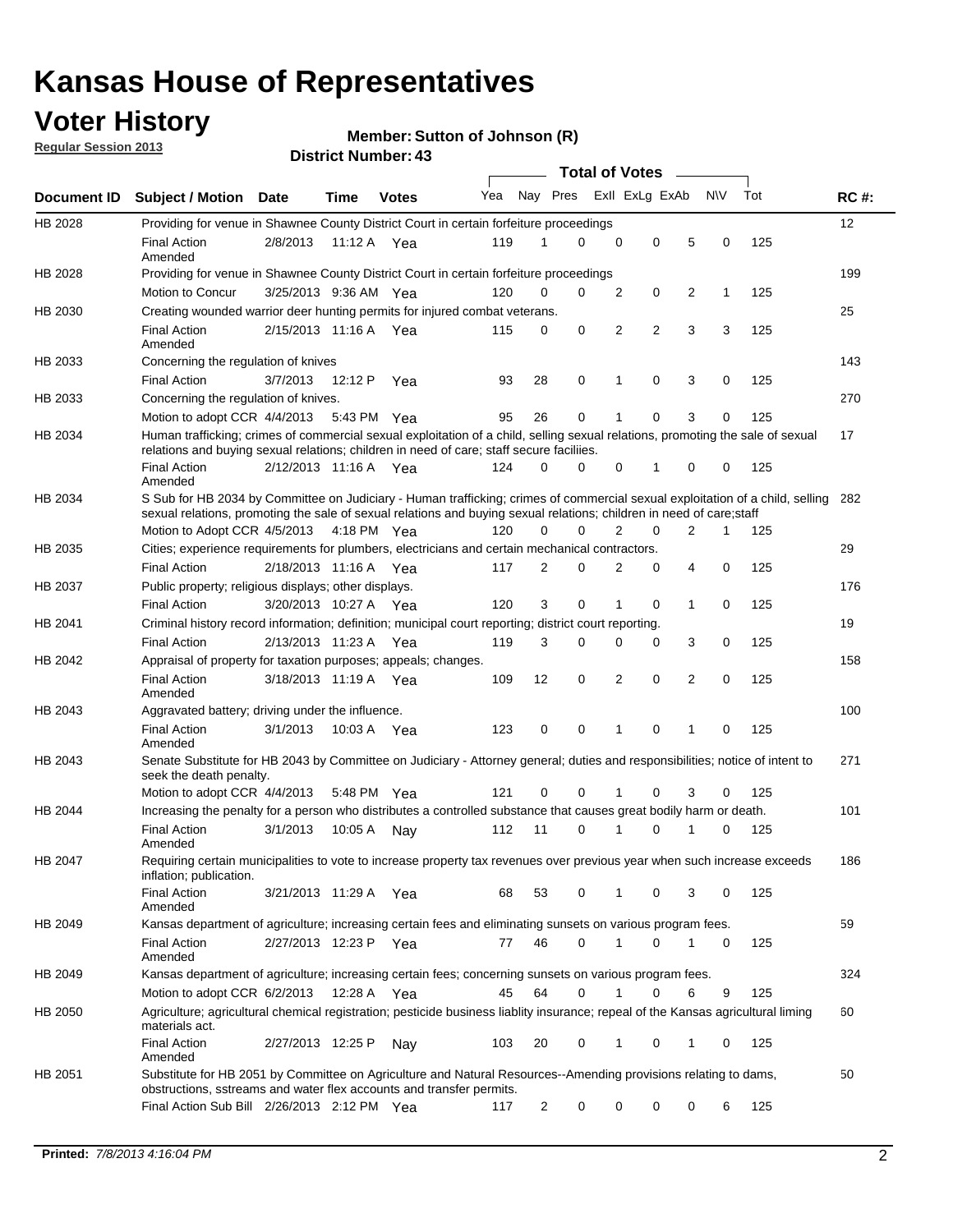## **Voter History**

**Member: Sutton of Johnson (R)** 

**Regular Session 2013**

|                |                                                                                                                                                                                                                                          |                       |         |              |     |              |                         | <b>Total of Votes</b> |                |             | $\overline{\phantom{0}}$ |              |     |             |
|----------------|------------------------------------------------------------------------------------------------------------------------------------------------------------------------------------------------------------------------------------------|-----------------------|---------|--------------|-----|--------------|-------------------------|-----------------------|----------------|-------------|--------------------------|--------------|-----|-------------|
| Document ID    | <b>Subject / Motion Date</b>                                                                                                                                                                                                             |                       | Time    | <b>Votes</b> | Yea |              | Nay Pres ExII ExLg ExAb |                       |                |             |                          | N\V          | Tot | <b>RC#:</b> |
| HB 2052        | Discharging a firearm inside or into a city; unlawful acts; exceptions.                                                                                                                                                                  |                       |         |              |     |              |                         |                       |                |             |                          |              |     | 155         |
|                | <b>Final Action</b><br>Amended                                                                                                                                                                                                           | 3/14/2013 11:20 A Yea |         |              | 121 | 2            | 0                       |                       | 0              | 0           | $\overline{2}$           | 0            | 125 |             |
| HB 2052        | Senate Substitute for HB 2052 by Committee on Federal and State Affairs - Concerning firearms; personal and family<br>protection act; concealed handguns in public building; other changes; unlawful discharge of a firearm inside city. |                       |         |              |     |              |                         |                       |                |             |                          |              |     | 300         |
|                | Motion to Adopt CCR 4/5/2013 10:24 P Yea                                                                                                                                                                                                 |                       |         |              | 104 | 16           | 0                       |                       | $\overline{2}$ | 0           | $\overline{2}$           | $\mathbf{1}$ | 125 |             |
| <b>HB 2055</b> | Personal and Familly Protection Act; public buildings; adequate security.                                                                                                                                                                |                       |         |              |     |              |                         |                       |                |             |                          |              |     | 156         |
|                | <b>Final Action</b><br>Amended                                                                                                                                                                                                           | 3/14/2013 11:26 A     |         | Yea          | 84  | 38           | 0                       |                       | 0              | $\mathbf 0$ | $\overline{2}$           | $\mathbf{1}$ | 125 |             |
| HB 2057        | Concerning property taxation; relating to county appraisers; appointing interim appraiser.                                                                                                                                               |                       |         |              |     |              |                         |                       |                |             |                          |              |     | 208         |
|                | <b>Final Action</b>                                                                                                                                                                                                                      | 3/26/2013 9:55 AM Yea |         |              | 119 | 0            | 0                       |                       | $\mathbf{1}$   | $\mathbf 0$ | 5                        | 0            | 125 |             |
| HB 2058        | Taxation of helium and certain other gases under mineral severance tax, and prohibition of certain refunds related thereto.                                                                                                              |                       |         |              |     |              |                         |                       |                |             |                          |              |     | 159         |
|                | <b>Final Action</b>                                                                                                                                                                                                                      | 3/18/2013 11:21 A Yea |         |              | 119 | 2            | 0                       |                       | 2              | $\Omega$    | 2                        | 0            | 125 |             |
| HB 2059        | Income tax deductions and modifications and severance tax exemptions; basis of partner's interest and shareholder's stock;<br>statutory clarification.                                                                                   |                       |         |              |     |              |                         |                       |                |             |                          |              |     | 14          |
|                | <b>Final Action</b><br>Amended                                                                                                                                                                                                           | 2/11/2013 11:42 A Yea |         |              | 122 | 2            | 0                       |                       | 0              | 0           | 1                        | 0            | 125 |             |
| HB 2059        | Income tax deductions and modifications and severance tax exemptions; basis of partner's interest and shareholder's stock;<br>statutory clarification.                                                                                   |                       |         |              |     |              |                         |                       |                |             |                          |              |     | 293         |
|                | Motion to Concur                                                                                                                                                                                                                         | 4/5/2013              |         | 8:14 PM Nav  | 0   | 120          | 0                       |                       | $\overline{2}$ | 0           | $\overline{2}$           | 1            | 125 |             |
| HB 2059        | Income tax rates, deductions and credits; rural opportunity zones; sales tax rates and distribution of revenue; severance tax;<br>and property tax exemptions for IRB property and property damaged by natural disaster.                 |                       |         |              |     |              |                         |                       |                |             |                          |              |     | 322         |
|                | Motion to adopt CCR 6/2/2013                                                                                                                                                                                                             |                       |         | 12:11 A Yea  | 69  | 45           | 0                       |                       | 1              | 0           | 6                        | 4            | 125 |             |
| HB 2060        | Prohibiting certain confined persons from receiving food sales tax refunds and homestead property tax refunds.                                                                                                                           |                       |         |              |     |              |                         |                       |                |             |                          |              |     | 10          |
|                | <b>Final Action</b><br>Amended                                                                                                                                                                                                           | 2/7/2013              | 11:18 A | Yea          | 123 | 0            | 0                       |                       | $\Omega$       | 1           | 1                        | 0            | 125 |             |
| HB 2065        | Creating the crime of home improvement fraud.                                                                                                                                                                                            |                       |         |              |     |              |                         |                       |                |             |                          |              |     | 20          |
|                | <b>Final Action</b><br>Amended                                                                                                                                                                                                           | 2/13/2013 11:26 A Yea |         |              | 106 | 16           | 0                       |                       | 0              | 0           | 3                        | 0            | 125 |             |
| HB 2066        | Physical therapists; evaluation and treatment of patients.                                                                                                                                                                               |                       |         |              |     |              |                         |                       |                |             |                          |              |     | 26          |
|                | <b>Final Action</b><br>Amended                                                                                                                                                                                                           | 2/15/2013 11:18 A Yea |         |              | 98  | 16           | 0                       |                       | $\overline{2}$ | 2           | 3                        | 4            | 125 |             |
| HB 2067        | Board of nursing; assistant attorneys general.                                                                                                                                                                                           |                       |         |              |     |              |                         |                       |                |             |                          |              |     | 15          |
|                | <b>Final Action</b>                                                                                                                                                                                                                      | 2/11/2013 11:44 A Yea |         |              | 123 | $\mathbf{1}$ | 0                       |                       | 0              | 0           | 1                        | 0            | 125 |             |
| HB 2069        | Public policy; certain city ordinances and county resolutions declared void.                                                                                                                                                             |                       |         |              |     |              |                         |                       |                |             |                          |              |     | 102         |
|                | <b>Final Action</b><br>Amended                                                                                                                                                                                                           | 3/1/2013              | 10:06 A | Yea          | 92  | 31           | 0                       |                       |                | 0           | 1                        | 0            | 125 |             |
| HB 2069        | Public policy; certain city ordinances and county resolutions declared void.                                                                                                                                                             |                       |         |              |     |              |                         |                       |                |             |                          |              |     | 292         |
|                | Motion to Concur                                                                                                                                                                                                                         | 4/5/2013              |         | 8:04 PM Yea  | 88  | 32           | 0                       |                       | 2              | 0           | 2                        | 1            | 125 |             |
| HB 2070        | Appearance bond conditions; surety and bounty hunter regulation.                                                                                                                                                                         |                       |         |              |     |              |                         |                       |                |             |                          |              |     | 103         |
|                | <b>Final Action</b><br>Amended                                                                                                                                                                                                           | 3/1/2013              |         | 10:08 A Yea  | 122 | $\mathbf{1}$ | 0                       |                       | 1              | 0           | $\mathbf{1}$             | 0            | 125 |             |
| HB 2074        | Cities and counties; solid waste disposal areas; restrictions.                                                                                                                                                                           |                       |         |              |     |              |                         |                       |                |             |                          |              |     | 139         |
|                | <b>Emergency Final</b><br><b>Action Amend</b>                                                                                                                                                                                            | 3/1/2013              |         | 1:11 PM Yea  | 102 | 19           | 0                       |                       | 1              | 0           | 1                        | 2            | 125 |             |
| HB 2075        | Cities; qualifications and rehabilitation of abandoned property.                                                                                                                                                                         |                       |         |              |     |              |                         |                       |                |             |                          |              |     | 61          |
|                | <b>Final Action</b><br>Amended                                                                                                                                                                                                           | 2/27/2013 12:27 P     |         | Nav          | 72  | 51           | 0                       |                       | 1              | 0           | 1                        | 0            | 125 |             |
| HB 2077        | Granting professional licenses to military service members.<br><b>Final Action</b><br>Amended                                                                                                                                            | 2/26/2013 2:13 PM Yea |         |              | 119 | 0            | 0                       |                       | $\overline{c}$ | 0           | 2                        | 2            | 125 | 51          |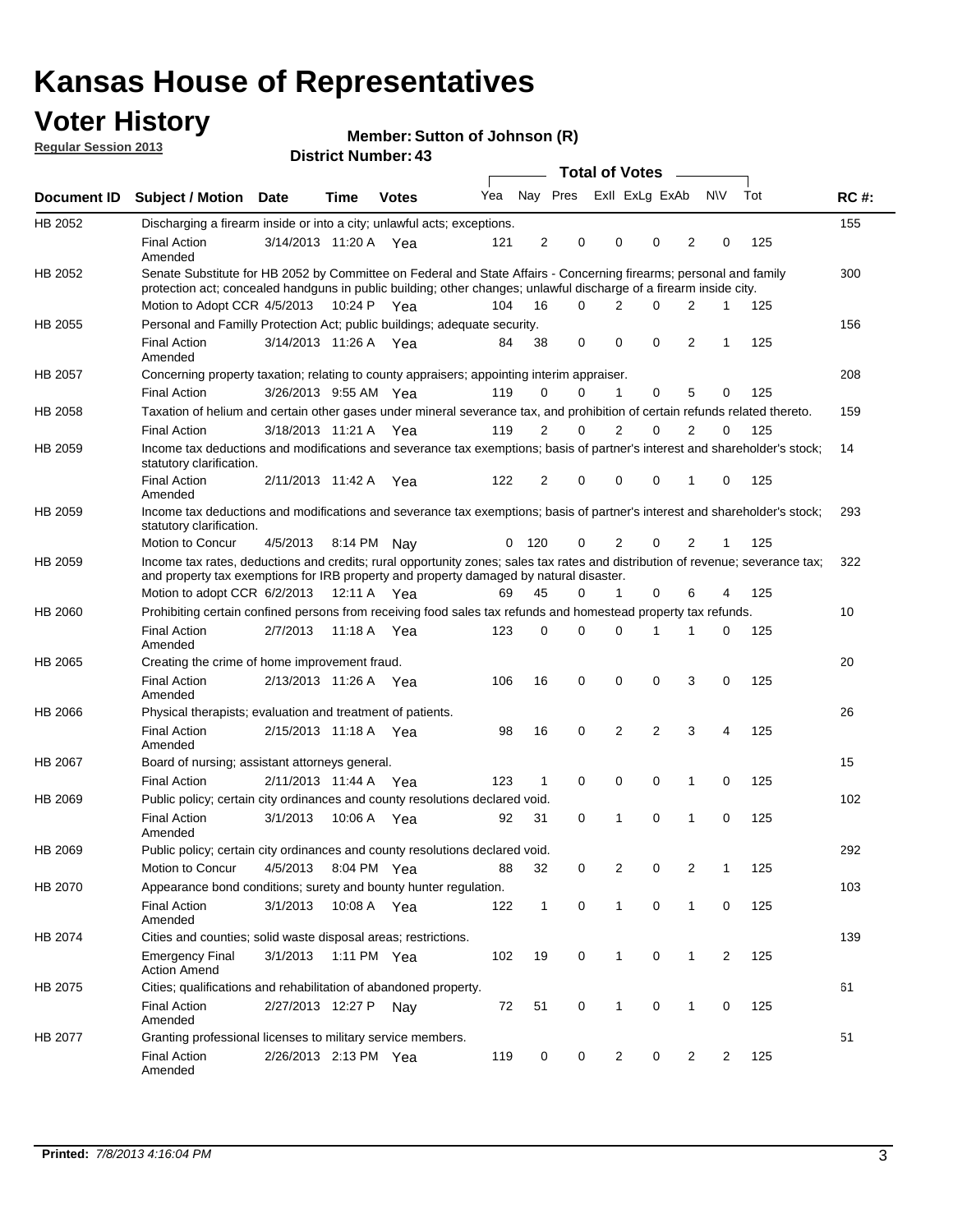## **Voter History**

**Member: Sutton of Johnson (R)** 

**Regular Session 2013**

|             |                                                                                                                                                                                                       |                       |             | טד . וסעווואזו וטווע |     |              |             | <b>Total of Votes</b> |             | $\sim$         |                |     |             |
|-------------|-------------------------------------------------------------------------------------------------------------------------------------------------------------------------------------------------------|-----------------------|-------------|----------------------|-----|--------------|-------------|-----------------------|-------------|----------------|----------------|-----|-------------|
| Document ID | <b>Subject / Motion Date</b>                                                                                                                                                                          |                       | <b>Time</b> | <b>Votes</b>         | Yea | Nay Pres     |             | Exll ExLg ExAb        |             |                | <b>NV</b>      | Tot | <b>RC#:</b> |
| HB 2078     | Authorizing certain licensing boards to accept education, training or experience completed in the military towards licensure in<br>this state.                                                        |                       |             |                      |     |              |             |                       |             |                |                |     | 52          |
|             | <b>Final Action</b><br>Amended                                                                                                                                                                        | 2/26/2013 2:14 PM Yea |             |                      | 119 | 0            | 0           | 2                     | 0           | $\overline{2}$ | 2              | 125 |             |
| HB 2078     | Authorizing certain licensing boards to accept education, training or experience of military service members towards obtaining 275<br>licensure in this state.                                        |                       |             |                      |     |              |             |                       |             |                |                |     |             |
|             | Motion to adopt CCR 4/5/2013                                                                                                                                                                          |                       | 11:42 A     | Yea                  | 120 | 0            | $\mathbf 0$ | $\overline{2}$        | 0           | 3              | 0              | 125 |             |
| HB 2081     | Forfeiture of property related to violations of certain criminal acts.                                                                                                                                |                       |             |                      |     |              |             |                       |             |                |                |     | 18          |
|             | <b>Final Action</b><br>Amended                                                                                                                                                                        | 2/12/2013 11:17 A Yea |             |                      | 124 | 0            | 0           | $\Omega$              | 1           | 0              | 0              | 125 |             |
| HB 2081     | Forfeiture of property related to violations of certain criminal acts.                                                                                                                                |                       |             |                      |     |              |             |                       |             |                |                |     | 306         |
|             | Motion to adopt CCR 5/10/2013 10:38 A                                                                                                                                                                 |                       |             | Yea                  | 121 | 0            | 0           | 1                     | 1           | 2              | 0              | 125 |             |
| HB 2083     | Public employees relations boards; assessment of certain costs.                                                                                                                                       |                       |             |                      |     |              |             |                       |             |                |                |     | 104         |
|             | <b>Final Action</b><br>Amended                                                                                                                                                                        | 3/1/2013              | 10:09 A     | Yea                  | 87  | 36           | 0           | 1                     | 0           | 1              | 0              | 125 |             |
| HB 2084     | Tax credits for community services contributions; youth apprenticeship and entrepreneurship.                                                                                                          |                       |             |                      |     |              |             |                       |             |                |                |     | 105         |
|             | <b>Final Action</b><br>Amended                                                                                                                                                                        | 3/1/2013              | 10:11 A     | Yea                  | 120 | 3            | 0           |                       | $\mathbf 0$ | $\mathbf{1}$   | 0              | 125 |             |
| HB 2084     | Tax credits for community services contributions; youth apprenticeship and entrepreneurship.                                                                                                          |                       |             |                      |     |              |             |                       |             |                |                |     | 316         |
|             | Sub Motion to Concur 5/24/2013 9:33 AM Nav                                                                                                                                                            |                       |             |                      | 5   | - 109        | 0           | 1                     | 0           | 9              | 1              | 125 |             |
| HB 2086     | Eligible infrastructure costs for tax increment financing and community improvement districts; bond repayment tax revenue<br>pledge requirements.                                                     |                       |             |                      |     |              |             |                       |             |                |                |     | 160         |
|             | <b>Final Action</b>                                                                                                                                                                                   | 3/18/2013 11:24 A     |             | Nay                  | 61  | 60           | 0           | 2                     | 0           | 2              | 0              | 125 |             |
| HB 2086     | Eligible infrastructure costs for tax increment financing and community improvement districts; bond repayment tax revenue<br>pledge requirements.                                                     |                       |             |                      |     |              |             |                       |             |                |                |     | 173         |
|             | <b>Final Action</b>                                                                                                                                                                                   | 3/19/2013 5:25 PM     |             | Nay                  | 81  | 41           | 0           | 1                     | 0           | 1              | 1              | 125 |             |
| HB 2091     | Publication of delinquent personal property tax statements.                                                                                                                                           |                       |             |                      |     |              |             |                       |             |                |                |     | 161         |
|             | <b>Final Action</b><br>Amended                                                                                                                                                                        | 3/18/2013 11:25 A     |             | Nav                  | 81  | 40           | 0           | 2                     | 0           | $\overline{2}$ | 0              | 125 |             |
| HB 2093     | Amending the crime of identity theft.                                                                                                                                                                 |                       |             |                      |     |              |             |                       |             |                |                |     | 106         |
|             | <b>Final Action</b><br>Amended                                                                                                                                                                        | 3/1/2013              | 10:12 A     | Yea                  | 123 | 0            | $\Omega$    | 1                     | 0           | 1              | 0              | 125 |             |
| HB 2093     | Senate Substitute for HB 2093 by Committee on Judiciary - Identity theft and identity fraud; unlawful acts concerning<br>computers; DNA testing and exculpatory evidence; murder in the first degree. |                       |             |                      |     |              |             |                       |             |                |                |     | 289         |
|             | Motion to Adopt CCR 4/5/2013 7:49 PM Nav                                                                                                                                                              |                       |             |                      | 118 | 2            | 0           | 2                     | 0           | 2              | 1              | 125 |             |
| HB 2094     | Student electronic privacy at public and private postsecondary educational institutions.                                                                                                              |                       |             |                      |     |              |             |                       |             |                |                |     | 164         |
|             | <b>Final Action</b><br>Amended                                                                                                                                                                        | 3/19/2013 10:33 A     |             | Yea                  | 123 | 0            | 0           | 1                     | 0           | 1              | 0              | 125 |             |
| HB 2096     | Local governmental entities and investment of public moneys.                                                                                                                                          |                       |             |                      |     |              |             |                       |             |                |                |     | 23          |
|             | <b>Final Action</b>                                                                                                                                                                                   | 2/14/2013 11:21 A     |             | Yea                  | 123 | 0            | 0           | 0                     | 0           | 1              | 1              | 125 |             |
| HB 2099     | Insurance- updating certain statutory references.                                                                                                                                                     |                       |             |                      |     |              |             |                       |             |                |                |     | 71          |
|             | <b>Final Action</b><br>Amended                                                                                                                                                                        | 2/28/2013 11:23 A     |             | Yea                  | 124 | 0            | 0           | 1                     | 0           | 0              | 0              | 125 |             |
| HB 2101     | Interstate transmission siting compact.                                                                                                                                                               |                       |             |                      |     |              |             |                       |             |                |                |     | 209         |
|             | <b>Final Action</b><br>Amended                                                                                                                                                                        | 3/26/2013 9:56 AM Yea |             |                      | 118 | $\mathbf{1}$ | 0           | 1                     | 0           | 5              | 0              | 125 |             |
| HB 2105     | Substitute HB 2105 by Committee on Commerce, Labor and Economic Development - Employment security law.                                                                                                |                       |             |                      |     |              |             |                       |             |                |                |     | 107         |
|             | Final Action Sub Bill 3/1/2013                                                                                                                                                                        |                       | 10:13 A Yea |                      | 88  | 35           | 0           |                       | 0           | 1              | 0              | 125 |             |
| HB 2105     | Substitute HB 2105 by Committee on Commerce, Labor and Economic Development - Employment security law.                                                                                                |                       |             |                      |     |              |             |                       |             |                |                |     | 298         |
|             | Motion to adopt CCR 4/5/2013                                                                                                                                                                          |                       | 9:46 PM Yea |                      | 89  | 31           | 0           | 2                     | 0           | 2              | 1              | 125 |             |
| HB 2106     | Portable electronics insurance act.                                                                                                                                                                   |                       |             |                      |     |              |             |                       |             |                |                |     | 133         |
|             | <b>Emergency Final</b><br>Action                                                                                                                                                                      | 3/1/2013              | 1:03 PM Yea |                      | 117 | 4            | 0           | $\mathbf{1}$          | 0           | $\mathbf{1}$   | $\overline{2}$ | 125 |             |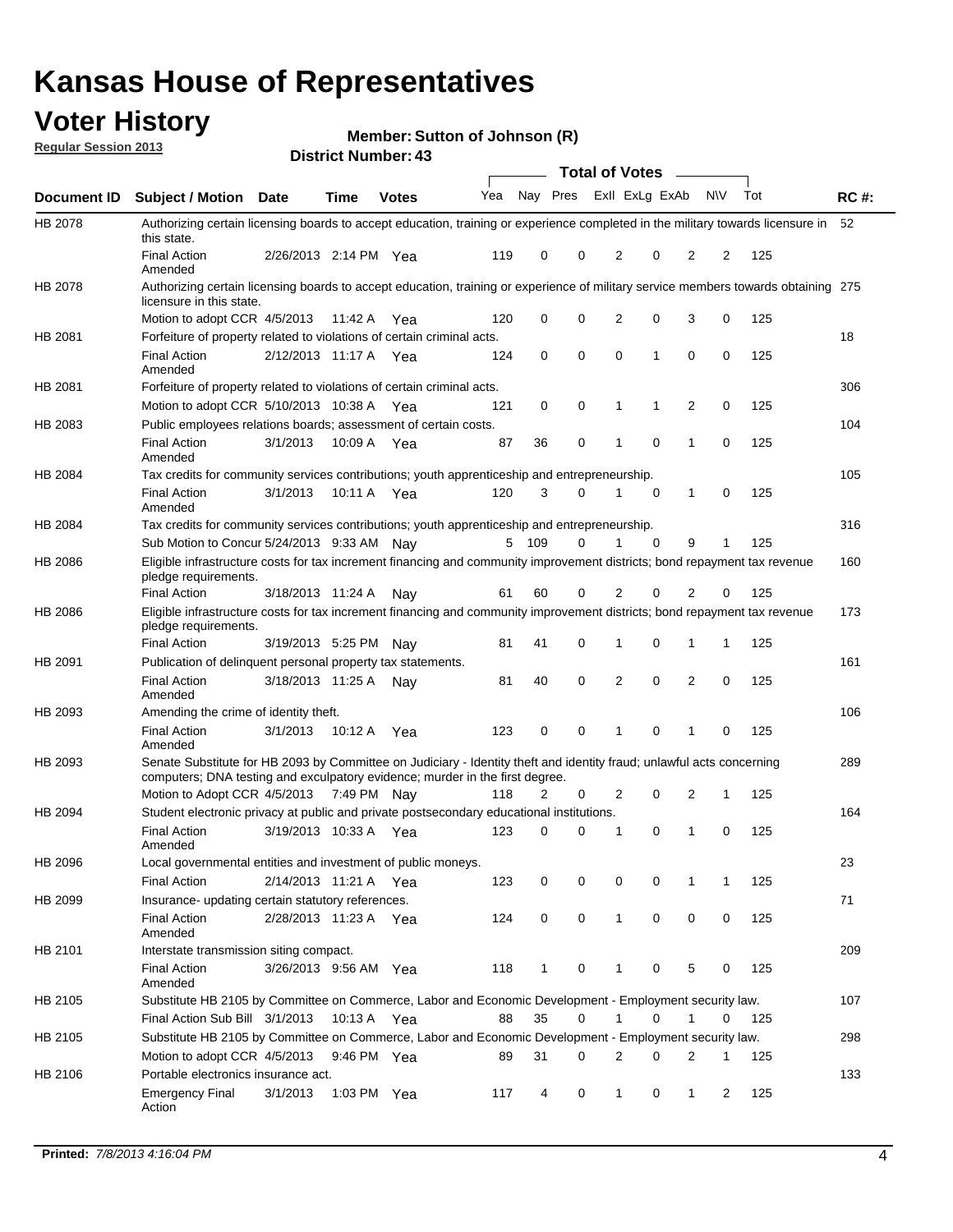## **Voter History**

**Member: Sutton of Johnson (R)** 

**Regular Session 2013**

|             |                                                                                                                                                                                                                                                                      |                       | ד. וסעוווער ועונוסו <b>ש</b> |              |     |                |             | <b>Total of Votes</b> |   | $\overline{\phantom{a}}$ |                |     |             |
|-------------|----------------------------------------------------------------------------------------------------------------------------------------------------------------------------------------------------------------------------------------------------------------------|-----------------------|------------------------------|--------------|-----|----------------|-------------|-----------------------|---|--------------------------|----------------|-----|-------------|
| Document ID | <b>Subject / Motion Date</b>                                                                                                                                                                                                                                         |                       | <b>Time</b>                  | <b>Votes</b> | Yea | Nay Pres       |             | Exll ExLg ExAb        |   |                          | <b>NV</b>      | Tot | <b>RC#:</b> |
| HB 2107     | Insurance; enacting the electronic notice and document act.                                                                                                                                                                                                          |                       |                              |              |     |                |             |                       |   |                          |                |     | 134         |
|             | <b>Emergency Final</b><br><b>Action Amend</b>                                                                                                                                                                                                                        | 3/1/2013              | 1:04 PM Yea                  |              | 121 | 0              | 0           | 1                     | 0 | 1                        | 2              | 125 |             |
| HB 2107     | Insurance; enacting the electronic notice and document act, return of premiums separate from the notice of adverse<br>underwriting decision, statutory updates, uninsurable health plan increase in lifetime limit, mandate lite, certain company<br>dividend plans. |                       |                              |              |     |                |             |                       |   |                          |                |     | 281         |
|             | Motion to Adopt CCR 4/5/2013                                                                                                                                                                                                                                         |                       | 4:06 PM Yea                  |              | 69  | 50             | 0           | 2                     | 0 | 3                        | $\mathbf{1}$   | 125 |             |
| HB 2109     | School finance; military pupil count.                                                                                                                                                                                                                                |                       |                              |              |     |                |             |                       |   |                          |                |     | 108         |
|             | <b>Final Action</b>                                                                                                                                                                                                                                                  | 3/1/2013              | 10:15A                       | Nav          | 104 | 19             | 0           | 1                     | 0 | $\mathbf{1}$             | 0              | 125 |             |
| HB 2109     | Enacting the Kansas children's protection act.                                                                                                                                                                                                                       |                       |                              |              |     |                |             |                       |   |                          |                |     | 277         |
|             | Motion to Adopt CCR 4/5/2013                                                                                                                                                                                                                                         |                       | 12:31 P                      | Yea          | 116 | $\overline{2}$ | 0           | 2                     | 0 | 3                        | $\overline{2}$ | 125 |             |
| HB 2112     | Campaign finance; transfer of campaign money to another candidacy.                                                                                                                                                                                                   |                       |                              |              |     |                |             |                       |   |                          |                |     | 72          |
|             | <b>Final Action</b><br>Amended                                                                                                                                                                                                                                       | 2/28/2013 11:25 A Yea |                              |              | 95  | 29             | 0           | 1                     | 0 | 0                        | 0              | 125 |             |
| HB 2114     | Debt setoff; collection assistance fee.                                                                                                                                                                                                                              |                       |                              |              |     |                |             |                       |   |                          |                |     | 21          |
|             | <b>Final Action</b>                                                                                                                                                                                                                                                  | 2/13/2013 11:34 A     |                              | Nav          | 90  | 32             | 0           | 0                     | 0 | 3                        | 0              | 125 |             |
| HB 2115     | Relating to the employment of retired judges and justices.                                                                                                                                                                                                           |                       |                              |              |     |                |             |                       |   |                          |                |     | 73          |
|             | <b>Final Action</b>                                                                                                                                                                                                                                                  | 2/28/2013 11:27 A     |                              | Yea          | 124 | 0              | 0           | 1                     | 0 | 0                        | 0              | 125 |             |
| HB 2115     | Courts; employment of retired judges and justices; court debt setoff.                                                                                                                                                                                                |                       |                              |              |     |                |             |                       |   |                          |                |     | 309         |
|             | Motion to Adopt CCR 5/14/2013 2:14 PM                                                                                                                                                                                                                                |                       |                              | Nav          | 100 | 13             | 0           | 1                     | 0 | 9                        | $\overline{2}$ | 125 |             |
| HB 2118     | Preservation of historic property; environs authority deleted.                                                                                                                                                                                                       |                       |                              |              |     |                |             |                       |   |                          |                |     | 62          |
|             | <b>Final Action</b>                                                                                                                                                                                                                                                  | 2/27/2013 12:30 P     |                              | Yea          | 99  | 24             | 0           | 1                     | 0 | $\mathbf{1}$             | 0              | 125 |             |
| HB 2120     | Updating provisions relating to the Kansas bureau of investigations DNA database.                                                                                                                                                                                    |                       |                              |              |     |                |             |                       |   |                          |                |     | 109         |
|             | <b>Final Action</b><br>Amended                                                                                                                                                                                                                                       | 3/1/2013              | 10:16 A                      | Yea          | 121 | 2              | 0           | 1                     | 0 | 1                        | 0              | 125 |             |
| HB 2120     | Updating provisions relating to DNA collection and DNA evidence; amending the definition of a bet for purposes of the Kansas 302<br>criminal code; sentencing for possession of a firearm during a drug felony<br>Motion to adopt CCR 5/9/2013                       |                       | 11:32 A Yea                  |              | 74  | 49             | 0           |                       | 0 | 1                        | 0              | 125 |             |
| HB 2122     | Real estate brokers and salespersons; licensing requirements; sales transaction requirements.                                                                                                                                                                        |                       |                              |              |     |                |             |                       |   |                          |                |     | 37          |
|             | <b>Final Action</b><br>Amended                                                                                                                                                                                                                                       | 2/20/2013 11:13 A Yea |                              |              | 121 | 1              | 0           |                       | 0 | 2                        | 0              | 125 |             |
| HB 2125     | Increasing real estate broker's and salesperson's license fees.                                                                                                                                                                                                      |                       |                              |              |     |                |             |                       |   |                          |                |     | 38          |
|             | <b>Final Action</b>                                                                                                                                                                                                                                                  | 2/20/2013 12:16 P     |                              | Nav          | 71  | 50             | 1           | 0                     | 0 | 0                        | 3              | 125 |             |
| HB 2128     | Open records act; exceptions.                                                                                                                                                                                                                                        |                       |                              |              |     |                |             |                       |   |                          |                |     | 74          |
|             | <b>Final Action</b><br>Amended                                                                                                                                                                                                                                       | 2/28/2013 11:28 A     |                              | Yea          | 124 | 0              | $\mathbf 0$ | 1                     | 0 | 0                        | 0              | 125 |             |
| HB 2128     | Open records act; exceptions.                                                                                                                                                                                                                                        |                       |                              |              |     |                |             |                       |   |                          |                |     | 259         |
|             | Motion to Concur                                                                                                                                                                                                                                                     | 4/3/2013              | 10:29 A                      | Yea          | 119 | 0              | 0           | 1                     | 0 | 3                        | $\overline{2}$ | 125 |             |
| HB 2130     | Elections; petition circulators.                                                                                                                                                                                                                                     |                       |                              |              |     |                |             |                       |   |                          |                |     | 30          |
|             | <b>Final Action</b>                                                                                                                                                                                                                                                  | 2/18/2013 11:17 A     |                              | Yea          | 118 | $\mathbf{1}$   | 0           | $\overline{c}$        | 0 | 4                        | 0              | 125 |             |
| HB 2135     | Property tax exemption; military housing.                                                                                                                                                                                                                            |                       |                              |              |     |                |             |                       |   |                          |                |     | 162         |
|             | <b>Final Action</b>                                                                                                                                                                                                                                                  | 3/18/2013 11:27 A     |                              | Yea          | 117 | 4              | 0           | $\overline{c}$        | 0 | $\overline{2}$           | 0              | 125 |             |
| HB 2138     | Repealing statutes related to oil and gas.                                                                                                                                                                                                                           |                       |                              |              |     |                |             |                       |   |                          |                |     | 53          |
|             | <b>Final Action</b><br>Amended                                                                                                                                                                                                                                       | 2/26/2013 2:16 PM Yea |                              |              | 119 | 0              | 0           | 2                     | 0 | $\overline{2}$           | $\overline{2}$ | 125 |             |
| HB 2139     | Canceled warrants.                                                                                                                                                                                                                                                   |                       |                              |              |     |                |             |                       |   |                          |                |     | 75          |
|             | <b>Final Action</b><br>Amended                                                                                                                                                                                                                                       | 2/28/2013 11:30 A     |                              | Yea          | 99  | 25             | 0           | 1                     | 0 | 0                        | 0              | 125 |             |
| HB 2139     | Canceled warrants.                                                                                                                                                                                                                                                   |                       |                              |              |     |                |             |                       |   |                          |                |     | 266         |
|             | Motion to Concur                                                                                                                                                                                                                                                     | 4/4/2013              | 2:40 PM                      | Yea          | 114 | 8              | 0           | 1                     | 0 | 2                        | 0              | 125 |             |
| HB 2140     | Repealing K.S.A. 72-60b03                                                                                                                                                                                                                                            |                       |                              |              |     |                |             |                       |   |                          |                |     | 39          |
|             | <b>Final Action</b>                                                                                                                                                                                                                                                  | 2/20/2013 12:17 P     |                              | Yea          | 122 | 0              | 0           | 0                     | 0 | 0                        | 3              | 125 |             |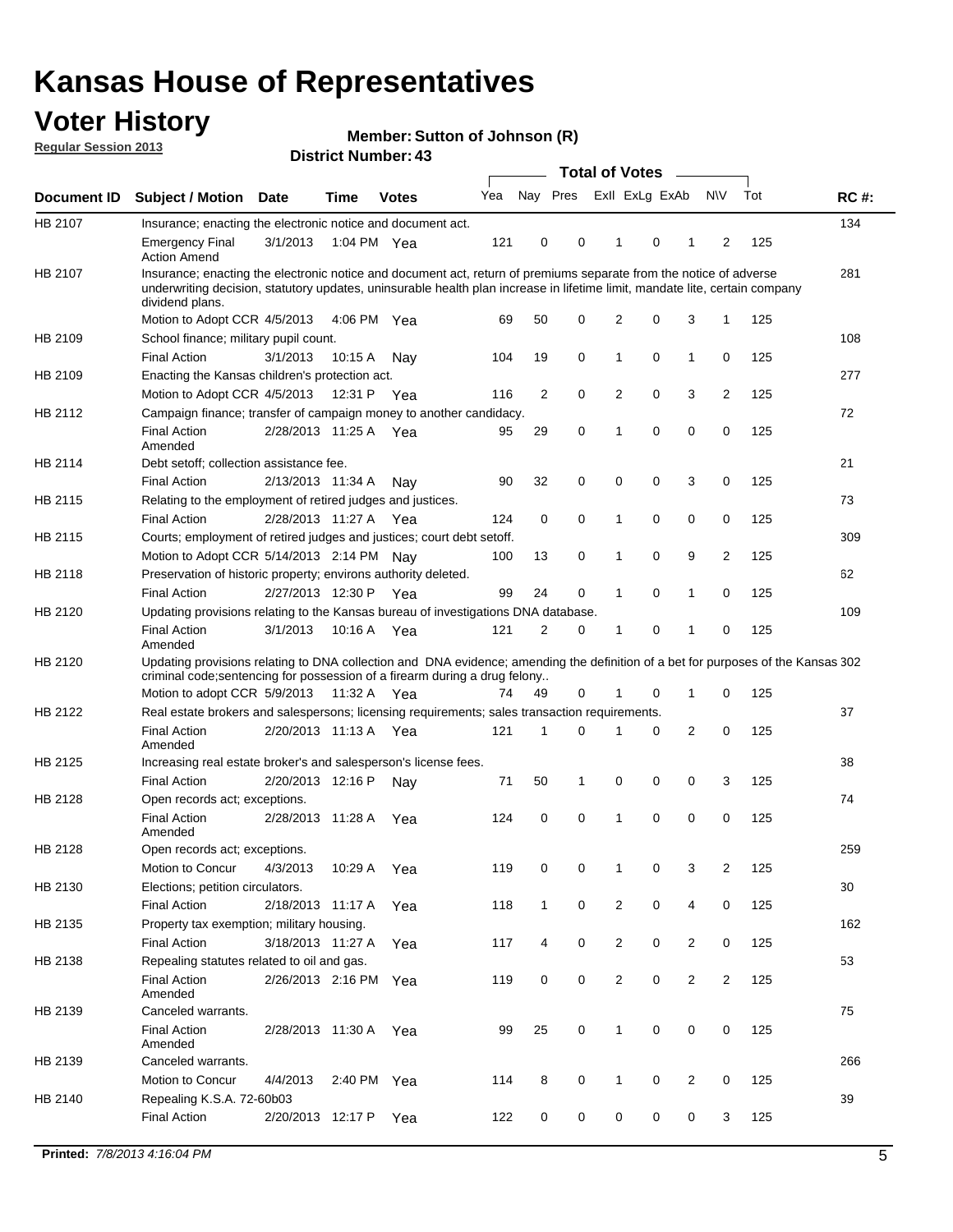**Voter History** 

**Member: Sutton of Johnson (R)** 

**Regular Session 2013**

|                |                                                                                                                                              |                       |                       |              |                             |    | <b>Total of Votes</b> |              |          | $\sim$         |     |     |             |
|----------------|----------------------------------------------------------------------------------------------------------------------------------------------|-----------------------|-----------------------|--------------|-----------------------------|----|-----------------------|--------------|----------|----------------|-----|-----|-------------|
|                | Document ID Subject / Motion Date                                                                                                            |                       | Time                  | <b>Votes</b> | Yea Nay Pres ExII ExLg ExAb |    |                       |              |          |                | N\V | Tot | <b>RC#:</b> |
| HB 2141        | Repealer; elections process for certain unified school districts.                                                                            |                       |                       |              |                             |    |                       |              |          |                |     |     | 24          |
|                | <b>Final Action</b>                                                                                                                          | 2/14/2013 11:23 A     |                       | Yea          | 123                         | 0  | 0                     | 0            | 0        | 1              | 1   | 125 |             |
| HB 2142        | Certain educational statutes concerning USD land transfers and higher education loan and grant programs.                                     |                       |                       |              |                             |    |                       |              |          |                |     |     | 40          |
|                | <b>Final Action</b>                                                                                                                          | 2/20/2013 12:19 P     |                       | Yea          | 122                         | 0  | 0                     | 0            | 0        | 0              | 3   | 125 |             |
| HB 2143        | Repealing outdated provisions relating to the purchase of certain real estate by the department of corrections.                              |                       |                       |              |                             |    |                       |              |          |                |     |     | 34          |
|                | <b>Final Action</b>                                                                                                                          |                       | 2/20/2013 11:09 A Yea |              | 122                         | 0  | 0                     |              | 0        | $\overline{2}$ | 0   | 125 |             |
| HB 2144        | Repealing unnecessary statutes relating to juveniles.                                                                                        |                       |                       |              |                             |    |                       |              |          |                |     |     | 76          |
|                | <b>Final Action</b>                                                                                                                          |                       | 2/28/2013 11:32 A Yea |              | 124                         | 0  | 0                     |              | 0        | 0              | 0   | 125 |             |
| <b>HB 2145</b> | Repealing K.S.A. 75-5028; concerning the sale of real estate by the secretary of transportation.                                             |                       |                       |              |                             |    |                       |              |          |                |     |     | 35          |
|                | <b>Final Action</b>                                                                                                                          |                       | 2/20/2013 11:11 A Yea |              | 122                         | 0  | 0                     |              | 0        | 2              | 0   | 125 |             |
| HB 2146        | Repealing the cancer drug repository program K.S.A. 2012 Supp. 65-1664 through 65-1667 and amending K.S.A. 2012 Supp. 77<br>65-1636.         |                       |                       |              |                             |    |                       |              |          |                |     |     |             |
|                | <b>Final Action</b>                                                                                                                          |                       | 2/28/2013 11:33 A     | Yea          | 124                         | 0  | 0                     |              | 0        | 0              | 0   | 125 |             |
| HB 2147        | Repealer; use of metric system on certain road signs and markers, moving of heavy vehicles on bridges or culverts, interstate 94<br>bridges. |                       |                       |              |                             |    |                       |              |          |                |     |     |             |
|                | <b>Final Action</b>                                                                                                                          | 3/1/2013              |                       | 9:52 AM Yea  | 123                         | 0  | 0                     | 1            | 0        | 1              | 0   | 125 |             |
| HB 2148        | Repealers; postsecondary education scholarship provisions.                                                                                   |                       |                       |              |                             |    |                       |              |          |                |     |     | 41          |
|                | <b>Final Action</b>                                                                                                                          | 2/20/2013 12:21 P Yea |                       |              | 106                         | 16 | 0                     | 0            | 0        | 0              | 3   | 125 |             |
| HB 2149        | Repealers; postsecondary education student loans and tuition grants.                                                                         |                       |                       |              |                             |    |                       |              |          |                |     |     | 42          |
|                | <b>Final Action</b>                                                                                                                          |                       | 2/20/2013 12:22 P     | Yea          | 108                         | 14 | 0                     | 0            | 0        | $\Omega$       | 3   | 125 |             |
| HB 2149        | Repealing a \$500,000 transfer from highway patrol training center fund to the state general fund.                                           |                       |                       |              |                             |    |                       |              |          |                |     |     | 314         |
|                | Motion to Concur                                                                                                                             |                       | 5/23/2013 10:22 A Yea |              | 113                         | 0  | 0                     | 1            | 0        | 8              | 3   | 125 |             |
| HB 2150        | Repealers; workforce development loan program act.                                                                                           |                       |                       |              |                             |    |                       |              |          |                |     |     | 78          |
|                | <b>Final Action</b>                                                                                                                          |                       | 2/28/2013 11:34 A Yea |              | 94                          | 30 | 0                     | 1            | 0        | $\mathbf 0$    | 0   | 125 |             |
| HB 2150        | Senate Substitute for HB 2150 by Committee on Commerce--Concerning the Kansas employment first oversight commission.                         |                       |                       |              |                             |    |                       |              |          |                |     |     | 267         |
|                | Motion to Concur                                                                                                                             | 4/4/2013              |                       | 2:44 PM Yea  | 110                         | 12 | 0                     | 1            | 0        | 2              | 0   | 125 |             |
| HB 2151        | Repealers; report on medically underserved areas of the state.                                                                               |                       |                       |              |                             |    |                       |              |          |                |     |     | 63          |
|                | <b>Final Action</b>                                                                                                                          |                       | 2/27/2013 12:31 P     | Yea          | 123                         | 0  | 0                     | 1            | 0        | 1              | 0   | 125 |             |
| HB 2152        | Repealer: uniform land sales practices act.                                                                                                  |                       |                       |              |                             |    |                       |              |          |                |     |     | 36          |
|                | <b>Final Action</b>                                                                                                                          |                       | 2/20/2013 11:12 A     | Yea          | 122                         | 0  | 0                     | 1            | 0        | 2              | 0   | 125 |             |
| HB 2153        | Unused medications act; dontating entities.                                                                                                  |                       |                       |              |                             |    |                       |              |          |                |     |     | 64          |
|                | <b>Final Action</b><br>Amended                                                                                                               | 2/27/2013 12:33 P     |                       | Yea          | 123                         | 0  | 0                     |              | 0        | 1              | 0   | 125 |             |
| HB 2154        | Senate Substitute for HB 2154 by Committee on Public Health and Welfare--Cosmetology; relating to licensure and renewal of 31                |                       |                       |              |                             |    |                       |              |          |                |     |     |             |
|                | persons, salons and clinics.                                                                                                                 |                       |                       |              |                             |    |                       |              |          |                |     |     |             |
|                | <b>Final Action</b><br>Amended                                                                                                               |                       | 2/18/2013 11:19 A     | Yea          | 119                         | 0  | 0                     | 2            | 0        |                | 0   | 125 |             |
| HB 2155        | Cosmetology; relating to licensure and renewal.                                                                                              |                       |                       |              |                             |    |                       |              |          |                |     |     | 32          |
|                | <b>Final Action</b><br>Amended                                                                                                               |                       | 2/18/2013 11:21 A Yea |              | 119                         | 0  | 0                     | 2            | 0        | 4              | 0   | 125 |             |
| HB 2156        | Repealers; school finance; area vocational school fund; local effort as applied to U.S.D. No. 450                                            |                       |                       |              |                             |    |                       |              |          |                |     |     | 43          |
|                | <b>Final Action</b>                                                                                                                          | 2/20/2013 12:23 P     |                       | Yea          | 122                         | 0  | 0                     | 0            | 0        | 0              | 3   | 125 |             |
| HB 2160        | Quality care assessment on skilled nursing care facilities.                                                                                  |                       |                       |              |                             |    |                       |              |          |                |     |     | 144         |
|                | <b>Final Action</b>                                                                                                                          | 3/7/2013              | 12:13 P               |              | 100                         | 21 | 0                     | $\mathbf{1}$ | 0        | 3              | 0   | 125 |             |
|                |                                                                                                                                              |                       |                       | Yea          |                             |    |                       |              |          |                |     |     |             |
| HB 2162        | Prohibition on use of state appropriated moneys to lobby relating to gun control at federal, state and local ogvernment level.               |                       | 2/28/2013 11:36 A Yea |              | 120                         | 4  | 0                     | 1            | 0        | 0              |     |     | 79          |
|                | <b>Final Action</b><br>Amended                                                                                                               |                       |                       |              |                             |    |                       |              |          |                | 0   | 125 |             |
| HB 2162        | Prohibition on use of state appropriated moneys to lobby at federal, state and local government levels relating to gun control.              |                       |                       |              |                             |    |                       |              |          |                |     |     | 312         |
|                | Motion to adopt CCR 5/21/2013 2:52 PM Yea                                                                                                    |                       |                       |              | 83                          | 28 | 0                     | 1            | $\Omega$ | 13             | 0   | 125 |             |
| HB 2163        | Relating to garnishment proceedings.                                                                                                         |                       |                       |              |                             |    |                       |              |          |                |     |     | 80          |
|                | <b>Final Action</b>                                                                                                                          |                       | 2/28/2013 11:37 A Yea |              | 124                         | 0  | 0                     | $\mathbf{1}$ | 0        | 0              | 0   | 125 |             |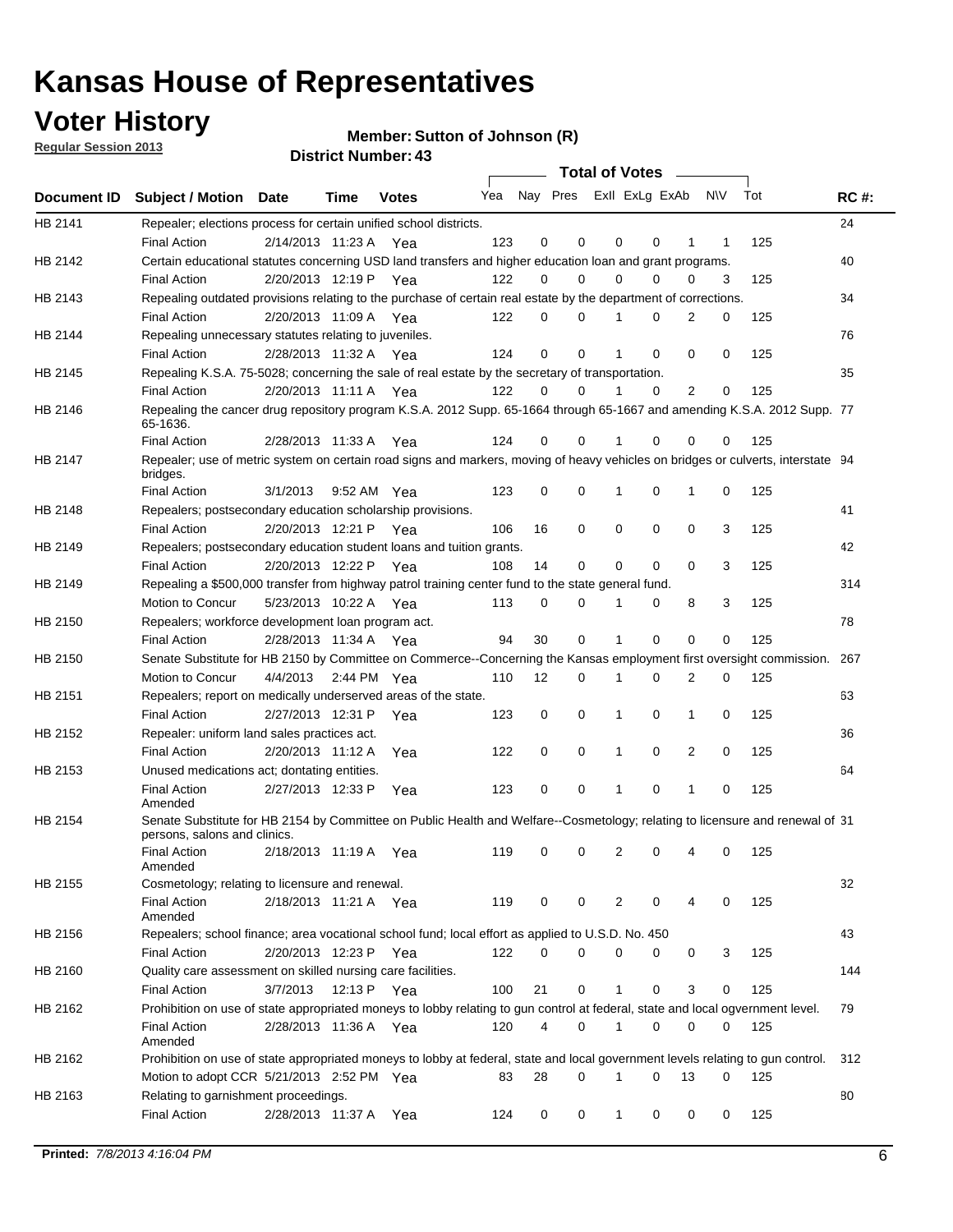## **Voter History**

**Member: Sutton of Johnson (R)** 

**Regular Session 2013**

|             |                                                                                                                                                                                                                                    |                       |             | ד . וסעוווער וענושטו <i>שר</i> |     |          |          | <b>Total of Votes</b> |          | $\sim$         |                |     |             |
|-------------|------------------------------------------------------------------------------------------------------------------------------------------------------------------------------------------------------------------------------------|-----------------------|-------------|--------------------------------|-----|----------|----------|-----------------------|----------|----------------|----------------|-----|-------------|
| Document ID | <b>Subject / Motion Date</b>                                                                                                                                                                                                       |                       | Time        | <b>Votes</b>                   | Yea | Nay Pres |          | Exll ExLg ExAb        |          |                | <b>NV</b>      | Tot | <b>RC#:</b> |
| HB 2164     | Relating to jurors; information disqualifying prospective juror from jury service.                                                                                                                                                 |                       |             |                                |     |          |          |                       |          |                |                |     | 47          |
|             | <b>Final Action</b><br>Amended                                                                                                                                                                                                     | 2/25/2013 12:12 P Yea |             |                                | 75  | 45       | 0        | 0                     | 0        | 0              | 5              | 125 |             |
| HB 2164     | Juries and grand juries.                                                                                                                                                                                                           |                       |             |                                |     |          |          |                       |          |                |                |     | 284         |
|             | Motion to Adopt CCR 4/5/2013                                                                                                                                                                                                       |                       | 5:53 PM Yea |                                | 92  | 28       | 0        | 2                     | 0        | $\overline{2}$ | 1              | 125 |             |
| HB 2166     | Sub HB 2166 by Committee on Judiciary -- Relating to the medical assistance recovery program.                                                                                                                                      |                       |             |                                |     |          |          |                       |          |                |                |     | 165         |
|             | Final Action Sub Bill 3/19/2013 10:34 A Yea<br>Amended                                                                                                                                                                             |                       |             |                                | 112 | 11       | $\Omega$ |                       | 0        | 1              | 0              | 125 |             |
| HB 2167     | Establishing Native American legislative day at the capitol.                                                                                                                                                                       |                       |             |                                |     |          |          |                       |          |                |                |     | 54          |
|             | <b>Final Action</b>                                                                                                                                                                                                                | 2/26/2013 2:17 PM Yea |             |                                | 119 | 0        | $\Omega$ | 2                     | 0        | $\overline{2}$ | 2              | 125 |             |
| HB 2167     | Senate Substitute for HB 2167 by Committee on Federal and State Affairs -- Concerning fireworks; regulations thereof.                                                                                                              |                       |             |                                |     |          |          |                       |          |                |                |     | 261         |
|             | Motion to Concur                                                                                                                                                                                                                   | 4/4/2013              | 11:11 A     | Nav                            | 100 | 23       | 0        | 1                     | 0        | 1              | 0              | 125 |             |
| HB 2169     | Allowing for proceedings to determine final disposition of prisoner's pending probation revocations.                                                                                                                               |                       |             |                                |     |          |          |                       |          |                |                |     | 49          |
|             | <b>Final Action</b>                                                                                                                                                                                                                | 2/26/2013 2:10 PM Yea |             |                                | 119 | 0        | 0        | 0                     | 0        | 0              | 6              | 125 |             |
| HB 2170     | Concerning sentencing dispositions, probation and postrelease supervision.                                                                                                                                                         |                       |             |                                |     |          |          |                       |          |                |                |     | 110         |
|             | <b>Final Action</b><br>Amended                                                                                                                                                                                                     | 3/1/2013              | 10:23 A Yea |                                | 79  | 44       | 0        | 1                     | 0        | 1              | 0              | 125 |             |
| HB 2170     | Concerning sentencing dispositions, probation and postrelease supervision.                                                                                                                                                         |                       |             |                                |     |          |          |                       |          |                |                |     | 256         |
|             | Motion to Concur                                                                                                                                                                                                                   | 4/1/2013              | 10:54 A Yea |                                | 75  | 44       | 0        | 1                     | 0        | $\overline{2}$ | 3              | 125 |             |
| HB 2172     | Cemeteries; cemetery corporations and cemetery merchandise.                                                                                                                                                                        |                       |             |                                |     |          |          |                       |          |                |                |     | 81          |
|             | <b>Final Action</b><br>Amended                                                                                                                                                                                                     | 2/28/2013 11:38 A Yea |             |                                | 124 | 0        | 0        | 1                     | 0        | $\Omega$       | 0              | 125 |             |
| HB 2176     | The Eisenhower foundation license plate.                                                                                                                                                                                           |                       |             |                                |     |          |          |                       |          |                |                |     | 57          |
|             | <b>Final Action</b>                                                                                                                                                                                                                | 2/27/2013 12:11 P     |             | Yea                            | 112 | 11       | $\Omega$ | 0                     | 0        | 1              | 1              | 125 |             |
| HB 2177     | Relating to motor carriers; concerning safety rules and regulations; certificates of convenience and necessity; transportation of 55<br>certain materials.                                                                         |                       |             |                                |     |          |          |                       |          |                |                |     |             |
|             | <b>Final Action</b><br>Amended                                                                                                                                                                                                     | 2/26/2013 2:18 PM Yea |             |                                | 119 | 0        | $\Omega$ | 2                     | 0        | $\overline{2}$ | $\overline{2}$ | 125 |             |
| HB 2179     | Amending the secretary of labor's role of taking assignment of wage claims.                                                                                                                                                        |                       |             |                                |     |          |          |                       |          |                |                |     | 111         |
|             | <b>Final Action</b><br>Amended                                                                                                                                                                                                     | 3/1/2013              | 10:24 A Yea |                                | 87  | 36       | 0        | 1                     | $\Omega$ | 1              | 0              | 125 |             |
| HB 2181     | Authorizing licensing bodies to accept certain online distance education courses towards licensure for military service member 55<br>applicants                                                                                    |                       |             |                                |     |          |          |                       |          |                |                |     |             |
|             | <b>Final Action</b>                                                                                                                                                                                                                | 2/27/2013 12:34 P     |             | Yea                            | 123 | 0        | 0        |                       | 0        | 1              | 0              | 125 |             |
| HB 2182     | Relating to grand juries.                                                                                                                                                                                                          |                       |             |                                |     |          |          |                       |          |                |                |     | 152         |
|             | <b>Final Action</b><br>Amended                                                                                                                                                                                                     | 3/13/2013 11:20 A     |             | Yea                            | 100 | 24       | 0        | 0                     | 0        | 1              | 0              | 125 |             |
| HB 2183     | Substitute HB 2183 by Committee on Health and Human Services - - designation and control of infectious and contagious<br>diseases.                                                                                                 |                       |             |                                |     |          |          |                       |          |                |                |     | 112         |
|             | Final Action Sub Bill 3/1/2013<br>Amended                                                                                                                                                                                          |                       | 10:26 A     | Nay                            | 122 | 1        | 0        | 1                     | 0        | 1              | 0              | 125 |             |
| HB 2183     | Substitute HB 2183 by Committee on Health and Human Services -- department of health and environment statutory duties<br>and functions, infectious and contagious diseases, laboratory services, health information technology and |                       |             |                                |     |          |          |                       |          |                |                |     | 297         |
|             | Motion to Adopt CCR 4/5/2013                                                                                                                                                                                                       |                       | 9:37 PM Yea |                                | 120 | 0        | 0        | 2                     | 0        | 2              | 1              | 125 |             |
| HB 2185     | Consolidation of citites and counties; dual majority vote.                                                                                                                                                                         |                       |             |                                |     |          |          |                       |          |                |                |     | 113         |
|             | <b>Final Action</b><br>Amended                                                                                                                                                                                                     | 3/1/2013              | 10:27 A Yea |                                | 119 | 4        | 0        | 1                     | 0        | $\mathbf{1}$   | 0              | 125 |             |
| HB 2193     | Public facilities; accessiblity standards for disabled persons.                                                                                                                                                                    |                       |             |                                |     |          |          |                       |          |                |                |     | 145         |
|             | <b>Final Action</b>                                                                                                                                                                                                                | 3/7/2013              | 12:14 P     | Yea                            | 121 | 0        | 0        | 1                     | 0        | 3              | 0              | 125 |             |
| HB 2195     | Claims against the state; 2012 Joint Committee recommendations.                                                                                                                                                                    |                       |             |                                |     |          |          |                       |          |                |                |     | 146         |
|             | <b>Final Action</b><br>Amended                                                                                                                                                                                                     | 3/7/2013              | 12:16 P Yea |                                | 110 | 10       | 0        | 1                     | 0        | 3              | 1              | 125 |             |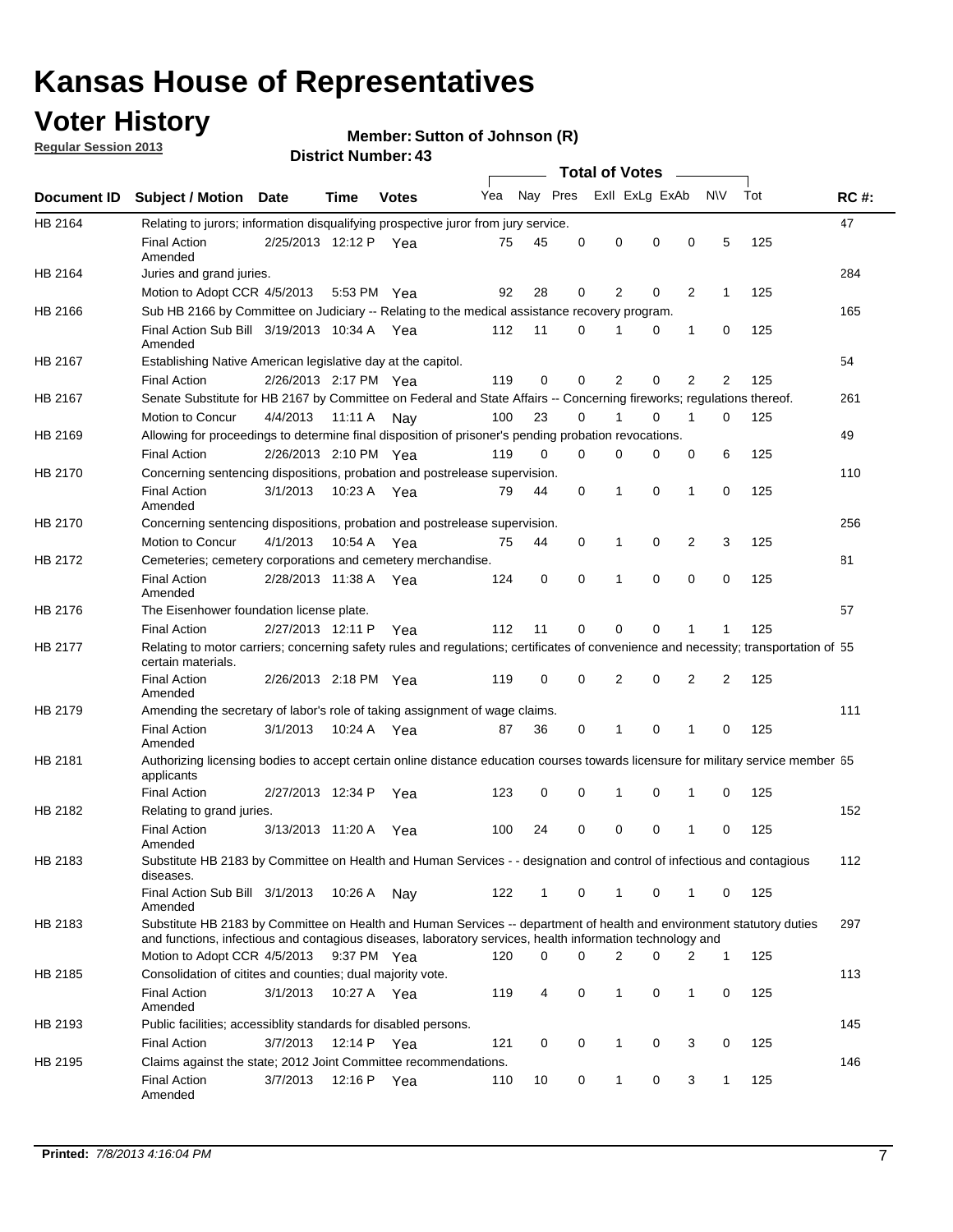## **Voter History**

**Member: Sutton of Johnson (R)** 

**Regular Session 2013**

|             |                                                                                                                                                                             |                       |             |              |     |          |   | <b>Total of Votes</b> |   |              |            |     |             |
|-------------|-----------------------------------------------------------------------------------------------------------------------------------------------------------------------------|-----------------------|-------------|--------------|-----|----------|---|-----------------------|---|--------------|------------|-----|-------------|
| Document ID | <b>Subject / Motion Date</b>                                                                                                                                                |                       | Time        | <b>Votes</b> | Yea | Nay Pres |   | Exll ExLg ExAb        |   |              | <b>N/A</b> | Tot | <b>RC#:</b> |
| HB 2197     | Kansas state high school activities association; membership of board of directors and executive board.                                                                      |                       |             |              |     |          |   |                       |   |              |            |     | 249         |
|             | <b>Emergency Final</b><br><b>Action Amend</b>                                                                                                                               | 3/26/2013 8:46 PM Yea |             |              | 69  | 53       | 0 |                       | 0 | 2            | 0          | 125 |             |
| HB 2199     | Second amendment protection act.                                                                                                                                            |                       |             |              |     |          |   |                       |   |              |            |     | 157         |
|             | <b>Final Action</b><br>Amended                                                                                                                                              | 3/14/2013 11:34 A     |             | Yea          | 94  | 29       | 0 | 0                     | 0 | 2            | 0          | 125 |             |
| HB 2199     | Senate Substitute for HB 2199 by Committee on Federal and State Affairs--Secretary of Administration; successor; diretor of                                                 |                       |             |              |     |          |   |                       |   |              |            |     | 313         |
|             | accounts and reports; certain rules and regulations; Kansas liquor control act.                                                                                             |                       |             |              |     |          |   |                       |   |              |            |     |             |
|             | Motion to adopt CCR 5/22/2013 2:17 PM Yea                                                                                                                                   |                       |             |              | 89  | 23       | 0 | 1                     | 0 | 12           | 0          | 125 |             |
| HB 2200     | Executive chief information technology officer; office of information tehcnology services.                                                                                  |                       |             |              |     |          |   |                       |   |              |            |     | 114         |
|             | <b>Final Action</b><br>Amended                                                                                                                                              | 3/1/2013              | 10:28 A     | Yea          | 121 | 2        | 0 | 1                     | 0 | 1            | 0          | 125 |             |
| HB 2201     | Telecommunications; regulation by the state corporation commission and distributions from the Kansas universal service<br>fund.                                             |                       |             |              |     |          |   |                       |   |              |            |     | 33          |
|             | <b>Final Action</b><br>Amended                                                                                                                                              | 2/18/2013 11:24 A     |             | Yea          | 118 | 1        | 0 | 2                     | 0 | 4            | 0          | 125 |             |
| HB 2201     | Telecommunications; regulation by the state corporation commission and distributions from the Kansas universal service<br>fund.                                             |                       |             |              |     |          |   |                       |   |              |            |     | 278         |
|             | Motion to Adopt CCR 4/5/2013                                                                                                                                                |                       | 12:57 P     | Yea          | 99  | 20       | 0 | 2                     | 0 | 3            | 1          | 125 |             |
| HB 2202     | Providing automatic relief from certain motor carrier restrictions upon the governor's declaration of emergency.                                                            |                       |             |              |     |          |   |                       |   |              |            |     | 44          |
|             | <b>Final Action</b><br>Amended                                                                                                                                              | 2/20/2013 12:25 P     |             | Yea          | 122 | 0        | 0 | 0                     | 0 | 0            | 3          | 125 |             |
| HB 2203     | Relating to exercise of religion.                                                                                                                                           |                       |             |              |     |          |   |                       |   |              |            |     | 115         |
|             | <b>Final Action</b><br>Amended                                                                                                                                              | 3/1/2013              | 10:31 A     | Yea          | 109 | 14       | 0 | 1                     | 0 | 1            | 0          | 125 |             |
| HB 2203     | Relating to exercise of religion.                                                                                                                                           |                       |             |              |     |          |   |                       |   |              |            |     | 200         |
|             | Motion to Concur                                                                                                                                                            | 3/25/2013 9:41 AM     |             | Yea          | 109 | 12       | 0 | 2                     | 0 | 2            | 0          | 125 |             |
| HB 2204     | Relating to redemption of real property.                                                                                                                                    |                       |             |              |     |          |   |                       |   |              |            |     | 116         |
|             | <b>Final Action</b>                                                                                                                                                         | 3/1/2013              | 10:32 A     | Yea          | 123 | 0        | 0 | 1                     | 0 | 1            | 0          | 125 |             |
| HB 2204     | Amended<br>Extending the judicial branch surcharge for two years.                                                                                                           |                       |             |              |     |          |   |                       |   |              |            |     | 308         |
|             | Motion to adopt CCR 5/13/2013 10:38 A                                                                                                                                       |                       |             | Yea          | 121 | 1        | 0 | 0                     | 0 | 3            | 0          | 125 |             |
| HB 2205     | Adoption hearings; time and waiver of notice.                                                                                                                               |                       |             |              |     |          |   |                       |   |              |            |     | 117         |
|             | <b>Final Action</b>                                                                                                                                                         | 3/1/2013              | 10:33 A Yea |              | 123 | 0        | 0 | 1                     | 0 | 1            | 0          | 125 |             |
|             | Amended                                                                                                                                                                     |                       |             |              |     |          |   |                       |   |              |            |     |             |
| HB 2207     | Substitute HB 2207 by Committee on Agriculture and Natural Resources--Amending provisions relating to the regulation and<br>certification of animal feeding facilities.     |                       |             |              |     |          |   |                       |   |              |            |     | 56          |
|             | Final Action Sub Bill 2/26/2013 2:20 PM Yea                                                                                                                                 |                       |             |              | 119 | 0        | 0 | 2                     | 0 | 2            | 2          | 125 |             |
| HB 2207     | Substitute HB 2207 by Committee on Agriculture and Natural Resources--Amending provisions relating to the regulation and 257<br>certification of animal feeding facilities. |                       |             |              |     |          |   |                       |   |              |            |     |             |
|             | Motion to Concur                                                                                                                                                            | 4/1/2013 2:23 PM Yea  |             |              | 119 | 0        | 0 | 1                     | 0 | 3            | 2          | 125 |             |
| HB 2209     | Amendments to the Kansas offender registration act.<br>Final Action                                                                                                         | 2/27/2013 12:35 P Yea |             |              | 123 | 0        | 0 | $\mathbf{1}$          | 0 | $\mathbf{1}$ | 0          | 125 | 66          |
|             | Amended                                                                                                                                                                     |                       |             |              |     |          |   |                       |   |              |            |     |             |
| HB 2210     | Elections; change of party affiliation.                                                                                                                                     |                       |             |              |     |          |   |                       |   |              |            |     | 132         |
|             | <b>Emergency Final</b><br><b>Action Amend</b>                                                                                                                               | 3/1/2013              |             | 1:02 PM Yea  | 72  | 49       | 0 |                       | 0 | 1            | 2          | 125 |             |
| HB 2212     | Concerning the requirements to receiving a service grant through the veterans claims assistance program.                                                                    |                       |             |              |     |          |   |                       |   |              |            |     | 118         |
|             | Final Action                                                                                                                                                                | 3/1/2013              |             | 10:34 A Yea  | 123 | 0        | 0 | $\mathbf{1}$          | 0 | 1            | 0          | 125 |             |
| HB 2213     | Member elections and retirement benefit determinations and one-time payments under KPERS act of 2015.                                                                       |                       |             |              |     |          |   |                       |   |              |            |     | 27          |
|             | <b>Final Action</b><br>Amended                                                                                                                                              | 2/15/2013 11:19 A Yea |             |              | 115 | 0        | 0 | 2                     | 2 | 3            | 3          | 125 |             |
| HB 2213     | Member elections and retirement benefit determinations and one-time payments under KPERS act of 2015.                                                                       |                       |             |              |     |          |   |                       |   |              |            |     | 311         |
|             | Motion to adopt CCR 5/20/2013 2:11 PM Yea                                                                                                                                   |                       |             |              | 104 | $\Omega$ | 0 | 1                     | 0 | 16           | 4          | 125 |             |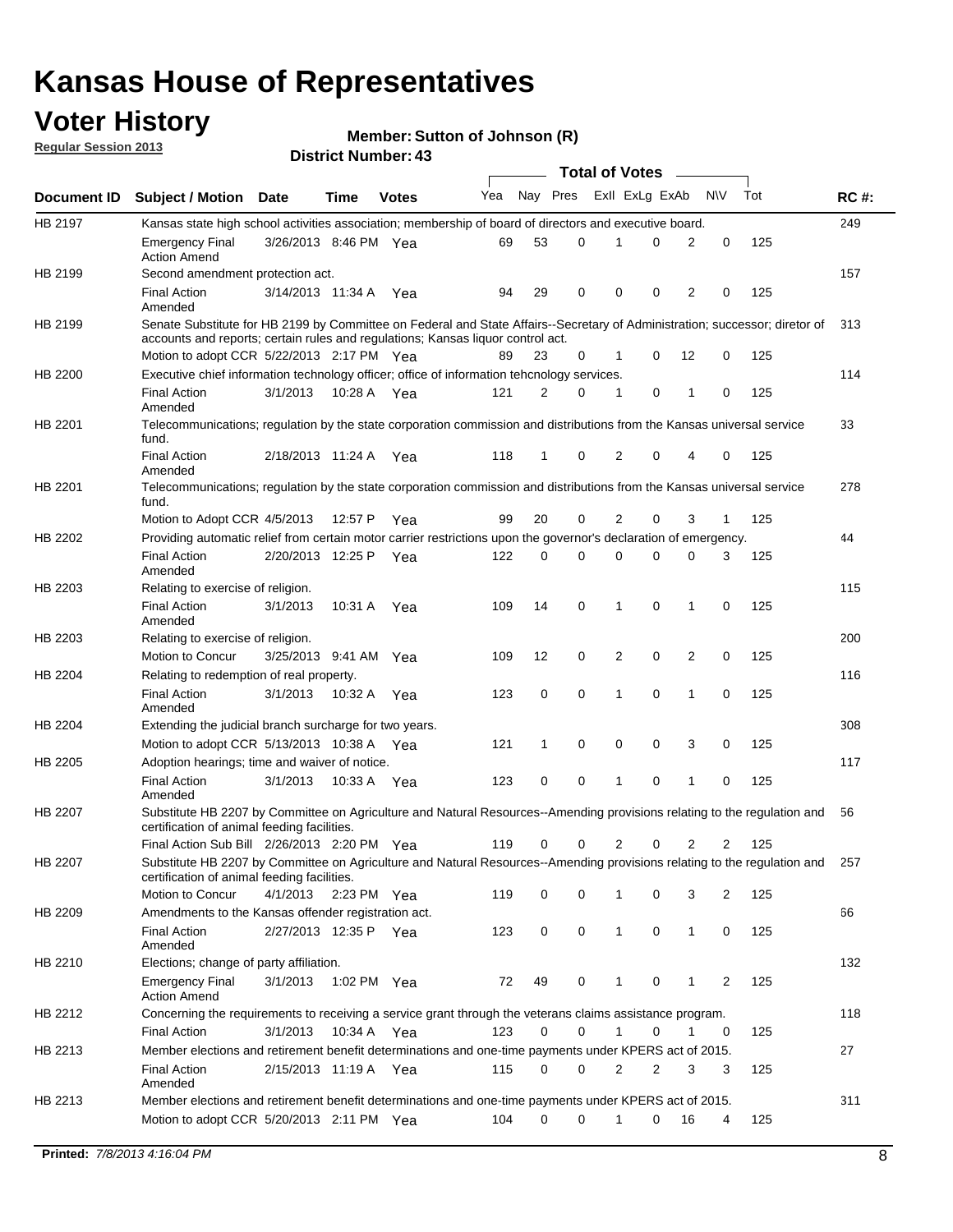## **Voter History**

**Member: Sutton of Johnson (R)** 

**Regular Session 2013**

|                    |                                                                                                                                                                                                                       |                       |         | טד . וסעווואזו וטווע |              |    |   | <b>Total of Votes</b> |          | $\sim$         |           |     |     |
|--------------------|-----------------------------------------------------------------------------------------------------------------------------------------------------------------------------------------------------------------------|-----------------------|---------|----------------------|--------------|----|---|-----------------------|----------|----------------|-----------|-----|-----|
| <b>Document ID</b> | <b>Subject / Motion Date</b>                                                                                                                                                                                          |                       | Time    | <b>Votes</b>         | Yea Nay Pres |    |   | Exll ExLg ExAb        |          |                | <b>NV</b> | Tot | RC# |
| HB 2216            | Repealing certain joint committees and amending related statutes; amending the joint committees on special claims against<br>the state.                                                                               |                       |         |                      |              |    |   |                       |          |                |           |     | 119 |
|                    | <b>Final Action</b><br>Amended                                                                                                                                                                                        | 3/1/2013              | 10:36 A | Yea                  | 91           | 32 | 0 | 1                     | 0        | 1              | 0         | 125 |     |
| HB 2216            | Repealing certain joint committees and amending related statutes; amending the joint committees on special claims against<br>the state.                                                                               |                       |         |                      |              |    |   |                       |          |                |           |     | 323 |
|                    | Motion to adopt CCR 6/2/2013                                                                                                                                                                                          |                       | 12:18 A | Yea                  | 81           | 28 | 0 | 1                     | 0        | 6              | 9         | 125 |     |
| HB 2217            | Creating the crime of female genital mutilation and setting the penalty.                                                                                                                                              |                       |         |                      |              |    |   |                       |          |                |           |     | 120 |
|                    | <b>Final Action</b><br>Amended                                                                                                                                                                                        | 3/1/2013              |         | 10:37 A Yea          | 123          | 0  | 0 | 1                     | 0        | $\mathbf{1}$   | 0         | 125 |     |
| HB 2218            | Driving under the influence of alcohol or drugs; tests; implied consent; administrative hearings.                                                                                                                     |                       |         |                      |              |    |   |                       |          |                |           |     | 82  |
|                    | <b>Final Action</b>                                                                                                                                                                                                   | 2/28/2013 11:40 A Yea |         |                      | 124          | 0  | 0 |                       | $\Omega$ | 0              | 0         | 125 |     |
| HB 2218            | Driving under the influence of alcohol or drugs; boating under the influence of alcohol or drugs; tests; implied consent;<br>administrative hearings; aggravated battery DUI.<br>Motion to adopt CCR 5/9/2013 11:46 A |                       |         | Yea                  | 120          | 2  | 0 | 1                     | 0        | 1              | 1         | 125 | 303 |
| HB 2221            | Enacting the equal access act; school employees; professional employees organization.                                                                                                                                 |                       |         |                      |              |    |   |                       |          |                |           |     | 83  |
|                    | <b>Final Action</b>                                                                                                                                                                                                   | 2/28/2013 11:42 A     |         |                      | 71           | 53 | 0 | 1                     | 0        | 0              | 0         | 125 |     |
| HB 2222            |                                                                                                                                                                                                                       |                       |         | Yea                  |              |    |   |                       |          |                |           |     | 141 |
|                    | School districts; bullying policies.<br><b>Emergency Final</b><br><b>Action Amend</b>                                                                                                                                 | 3/1/2013              |         | 1:13 PM $Yea$        | 119          | 1  | 1 | 1                     | 0        | 1              | 2         | 125 |     |
| <b>HB 2228</b>     | Decreased employer payments to group insurance reserve fund for KPERS plan of death and long-term disability benefits<br>during fiscal years 2014 and 2015.                                                           |                       |         |                      |              |    |   |                       |          |                |           |     | 28  |
|                    | <b>Final Action</b><br>Amended                                                                                                                                                                                        | 2/15/2013 11:21 A Yea |         |                      | 115          | 0  | 0 | 2                     | 2        | 3              | 3         | 125 |     |
| HB 2231            | Substitute HB 2231 by Committee on Appropriations - Appropriations for FY 2014, FY 2015, FY 2016, FY 2017 and FY 2018<br>for various state agencies; capital improvement projects.                                    |                       |         |                      |              |    |   |                       |          |                |           |     | 177 |
|                    | Final Action Sub Bill 3/20/2013 10:29 A Yea<br>Amended                                                                                                                                                                |                       |         |                      | 68           | 55 | 0 |                       | 0        | 1              | 0         | 125 |     |
| HB 2234            | Contracts between the Kansas turnpike authority and the Kansas department of transportation.                                                                                                                          |                       |         |                      |              |    |   |                       |          |                |           |     | 151 |
|                    | <b>Final Action</b><br>Amended                                                                                                                                                                                        | 3/11/2013 11:16 A Yea |         |                      | 81           | 41 | 0 | 0                     | 1        | $\overline{2}$ | 0         | 125 |     |
| HB 2234            | Naming the secretary of transportation as the director of operations of the Kansas turnpike authority; pertaining to certain<br>contracts between the authority and the department of transportation.                 |                       |         |                      |              |    |   |                       |          |                |           |     | 299 |
|                    | Motion to Adopt CCR 4/5/2013                                                                                                                                                                                          |                       | 10:12 P | Yea                  | 76           | 44 | 0 | 2                     | 0        | 2              | 1         | 125 |     |
| HB 2244            | Taxation of watercraft.<br><b>Emergency Final</b>                                                                                                                                                                     | 3/26/2013 8:49 PM Yea |         |                      | 107          | 15 | 0 | 1                     | 0        | 2              | 0         | 125 | 250 |
| HB 2249            | <b>Action Amend</b><br>City annexation of fire district land; double taxation; refund.                                                                                                                                |                       |         |                      |              |    |   |                       |          |                |           |     | 121 |
|                    | Final Action 3/1/2013 10:39 A Yea<br>Amended                                                                                                                                                                          |                       |         |                      | 101          | 22 | 0 | $\mathbf{1}$          | 0        | $\mathbf{1}$   | 0         | 125 |     |
| HB 2249            | Certain property issues; fire districts; historic preservation; solid waste.                                                                                                                                          |                       |         |                      |              |    |   |                       |          |                |           |     | 310 |
|                    | Motion to Adopt CCR 5/17/2013 10:25 A Yea                                                                                                                                                                             |                       |         |                      | 92           | 18 | 0 | 1                     | 0        | 14             | 0         | 125 |     |
| HB 2252            | Eliminating the statute of limitations for prosecutions of rape and aggravated criminal sodomy.                                                                                                                       |                       |         |                      |              |    |   |                       |          |                |           |     | 122 |
|                    | <b>Final Action</b><br>Amended                                                                                                                                                                                        | 3/1/2013              |         | 10:40 A Yea          | 123          | 0  | 0 |                       | 0        | 1              | 0         | 125 |     |
| HB 2253            | Abortion; prohibiting funding for abortion services; amending late-term abortion and woman's- right-to-know statutes.                                                                                                 |                       |         |                      |              |    |   |                       |          |                |           |     | 178 |
|                    | <b>Final Action</b><br>Amended                                                                                                                                                                                        | 3/20/2013 10:31 A Yea |         |                      | 92           | 31 | 0 | 1                     | 0        | 1              | 0         | 125 |     |
| HB 2253            | Abortion; prohibiting funding for abortion services; amending late-term abortion and woman's- right-to-know statutes.                                                                                                 |                       |         |                      |              |    |   |                       |          |                |           |     | 301 |
|                    | Motion to Adopt CCR 4/5/2013                                                                                                                                                                                          |                       |         | 10:34 P Yea          | 90           | 30 | 0 | 2                     | 0        | 2              | 1         | 125 |     |
| HB 2255            | Economic development; investments in telecommunications machinery and equipment.                                                                                                                                      |                       |         |                      |              |    |   |                       |          |                |           |     | 142 |
|                    | EFA Sub Bill<br>Amended                                                                                                                                                                                               | 3/1/2013              |         | 1:15 PM $Yea$        | 116          | 5  | 0 | -1                    | 0        | 1              | 2         | 125 |     |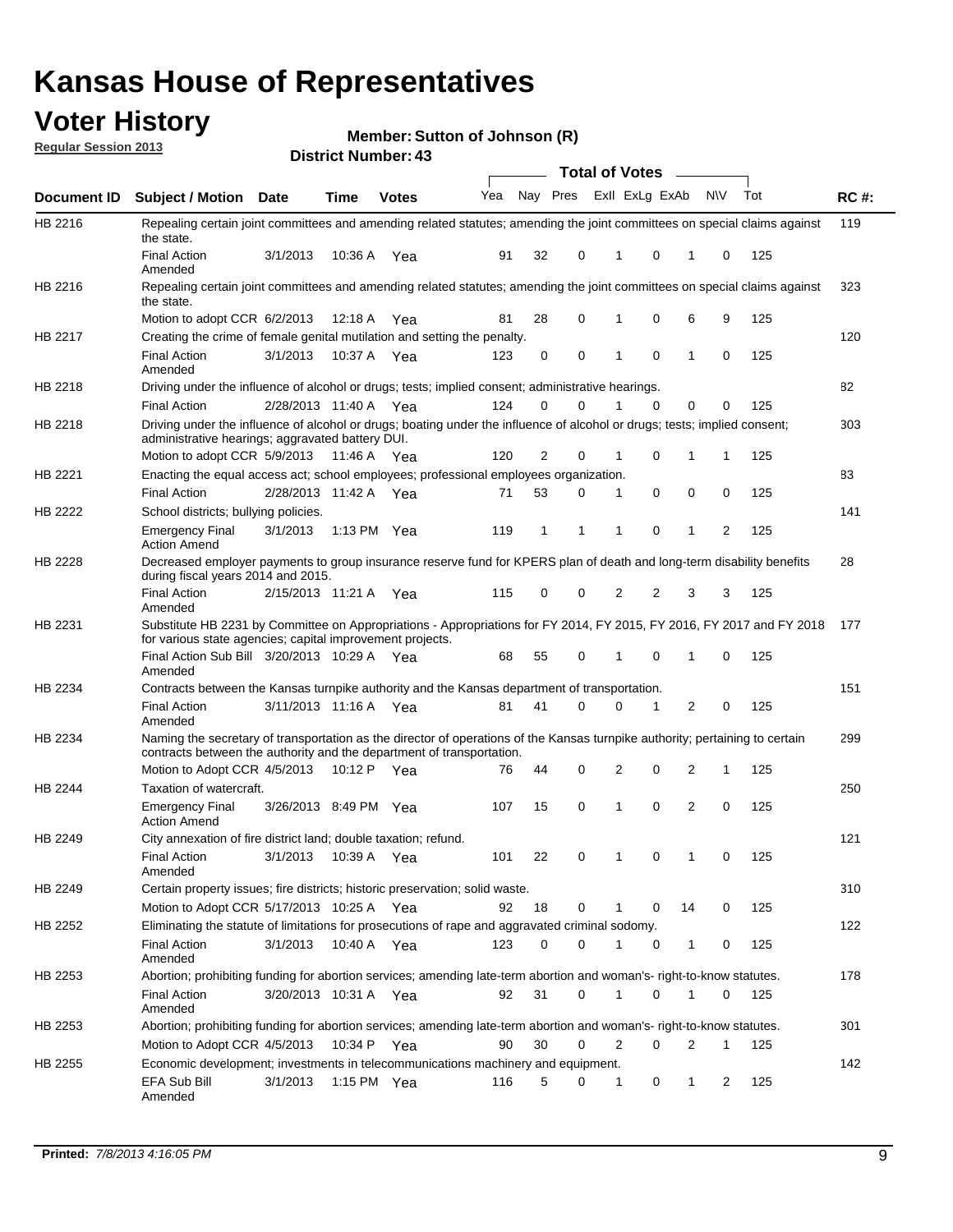## **Voter History**

**Member: Sutton of Johnson (R)** 

**Regular Session 2013**

|             |                                                                                                                                                                                       |                       | טד . וסעווואזו וטווע |              |     |                         |             | <b>Total of Votes</b> |              | $\overline{\phantom{a}}$ |              |     |             |
|-------------|---------------------------------------------------------------------------------------------------------------------------------------------------------------------------------------|-----------------------|----------------------|--------------|-----|-------------------------|-------------|-----------------------|--------------|--------------------------|--------------|-----|-------------|
| Document ID | <b>Subject / Motion Date</b>                                                                                                                                                          |                       | <b>Time</b>          | <b>Votes</b> | Yea | Nay Pres Exll ExLg ExAb |             |                       |              |                          | <b>NV</b>    | Tot | <b>RC#:</b> |
| HB 2259     | Domestic relations; relating to dissolution of marriage;                                                                                                                              |                       |                      |              |     |                         |             |                       |              |                          |              |     | 58          |
|             | <b>Final Action</b>                                                                                                                                                                   | 2/27/2013 12:12 P     |                      | Yea          | 123 | 0                       | 0           | 1                     | 0            | 1                        | $\Omega$     | 125 |             |
| HB 2261     | Authorizing the expenditure of unencumbered balances held by school district; removing the cap for contingency reserve<br>fund.                                                       |                       |                      |              |     |                         |             |                       |              |                          |              |     | 48          |
|             | <b>Final Action</b><br>Amended                                                                                                                                                        | 2/25/2013 12:13 P     |                      | Yea          | 120 | 0                       | 0           | 0                     | 0            | 0                        | 5            | 125 |             |
| HB 2261     | School districts; expenditure of unencumbered bala ces; removing the cap for contingency reserve fund; establishing celebrate 305<br>freedom week; bullying policies. ies.            |                       |                      |              |     |                         |             |                       |              |                          |              |     |             |
|             | Motion to adopt CCR 5/9/2013                                                                                                                                                          |                       | 2:25 PM Yea          |              | 119 | 1                       | 0           |                       | 0            | 4                        | 0            | 125 |             |
| HB 2262     | Substitute HB 2262 by Committee on Appropriations - Amending the percentage amount that is deposited into the oil and gas 210<br>valuation depletion trust fund from 12.41% to 8.25%. |                       |                      |              |     |                         |             |                       |              |                          |              |     |             |
|             | Final Action Sub Bill 3/26/2013 9:58 AM Yea                                                                                                                                           |                       |                      |              | 96  | 23                      | 0           |                       | 0            | 5                        | 0            | 125 |             |
| HB 2267     | Income tax, credits, high performance incentive program; subtraction modifications, certain expenses related to living dinor<br>organ donations.                                      |                       |                      |              |     |                         |             |                       |              |                          |              |     | 252         |
|             | <b>Emergency Final</b><br><b>Action Amend</b>                                                                                                                                         | 3/26/2013 8:52 PM Yea |                      |              | 106 | 16                      | 0           | 1                     | 0            | 2                        | 0            | 125 |             |
| HB 2269     | John Bower memorial highway.                                                                                                                                                          |                       |                      |              |     |                         |             |                       |              |                          |              |     | 84          |
|             | <b>Final Action</b><br>Amended                                                                                                                                                        | 2/28/2013 11:44 A Yea |                      |              | 114 | 10                      | 0           | 1                     | 0            | 0                        | 0            | 125 |             |
| HB 2272     | Exempting IRB-purchased property from property taxatin without state ownerhsip requirement.                                                                                           |                       |                      |              |     |                         |             |                       |              |                          |              |     | 123         |
|             | <b>Final Action</b>                                                                                                                                                                   | 3/1/2013              | 10:41 A              | Yea          | 123 | 0                       | 0           | 1                     | 0            | $\mathbf{1}$             | 0            | 125 |             |
| HB 2278     | Creating a penalty enhancement for the theft or burglary of a firearm.                                                                                                                |                       |                      |              |     |                         |             |                       |              |                          |              |     | 135         |
|             | <b>Emergency Final</b><br><b>Action Amend</b>                                                                                                                                         | 3/1/2013              | 1:06 PM Yea          |              | 117 | 4                       | $\mathbf 0$ | 1                     | 0            | 1                        | 2            | 125 |             |
| HB 2280     | School districts; establishing celebrate freedom week and related curriculum.                                                                                                         |                       |                      |              |     |                         |             |                       |              |                          |              |     | 140         |
|             | <b>Emergency Final</b><br><b>Action Amend</b>                                                                                                                                         | 3/1/2013              | 1:12 PM Yea          |              | 95  | 25                      | 1           | 1                     | 0            | 1                        | 2            | 125 |             |
| HB 2294     | Kansas uniform securities act.                                                                                                                                                        |                       |                      |              |     |                         |             |                       |              |                          |              |     | 124         |
|             | <b>Final Action</b>                                                                                                                                                                   | 3/1/2013              | 10:42 A              | Yea          | 123 | 0                       | 0           | 1                     | 0            | $\mathbf{1}$             | 0            | 125 |             |
| HB 2296     | Campaign finance; permitted uses of campaign funds.                                                                                                                                   |                       |                      |              |     |                         |             |                       |              |                          |              |     | 148         |
|             | <b>Final Action</b>                                                                                                                                                                   | 3/8/2013              | 11:12 A Yea          |              | 120 | $\mathbf{1}$            | 0           | 0                     | $\mathbf{1}$ | 2                        | $\mathbf{1}$ | 125 |             |
| HB 2298     | Amending the crimes of interference with law enforcement and giving a false alarm.                                                                                                    |                       |                      |              |     |                         |             |                       |              |                          |              |     | 136         |
|             | <b>Emergency Final</b><br>Action                                                                                                                                                      | 3/1/2013              | 1:07 PM Yea          |              | 121 | 0                       | 0           | 1                     | 0            | 1                        | 2            | 125 |             |
| HB 2302     | Relating to drug screening, criminal history record check and fingerprinting of certain persons and employees.                                                                        |                       |                      |              |     |                         |             |                       |              |                          |              |     | 85          |
|             | <b>Final Action</b><br>Amended                                                                                                                                                        | 2/28/2013 11:45 A     |                      | Yea          | 124 | 0                       | $\Omega$    | 1                     | 0            | 0                        | $\mathbf 0$  | 125 |             |
| HB 2303     | Relating to drivier's license fees; driving under the influence equipment fund.                                                                                                       |                       |                      |              |     |                         |             |                       |              |                          |              |     | 125         |
|             | <b>Final Action</b><br>Amended                                                                                                                                                        | 3/1/2013              | 10:44 A              | Nay          | 113 | 10                      | 0           | 1                     | 0            | 1                        | 0            | 125 |             |
| HB 2305     | Kansas storage tank act and containment of underground storage tanks.                                                                                                                 |                       |                      |              |     |                         |             |                       |              |                          |              |     | 126         |
|             | <b>Final Action</b>                                                                                                                                                                   | 3/1/2013              | 10:45 A              | Yea          | 123 | 0                       | 0           | 1                     | 0            | 1                        | 0            | 125 |             |
| HB 2305     | Kansas storage tank act and containment of underground storage tanks.                                                                                                                 |                       |                      |              |     |                         |             |                       |              |                          |              |     | 197         |
|             | Motion to Concur                                                                                                                                                                      | 3/22/2013 11:36 A     |                      | Yea          | 119 | 0                       | 0           | 2                     | 0            | 3                        | $\mathbf{1}$ | 125 |             |
| HB 2311     | Increasing delinquent registration fees.                                                                                                                                              |                       |                      |              |     |                         |             |                       |              |                          |              |     | 127         |
|             | <b>Final Action</b>                                                                                                                                                                   | 3/1/2013              | 10:50 A              | Nay          | 24  | 99                      | 0           | $\mathbf{1}$          | 0            | 1                        | 0            | 125 |             |
| HB 2312     | Kansas uninsurable health insurance plan; increase in life time limit.                                                                                                                |                       |                      |              |     |                         |             |                       |              |                          |              |     | 95          |
|             | <b>Final Action</b>                                                                                                                                                                   | 3/1/2013              | 9:53 AM Yea          |              | 123 | 0                       | 0           | 1                     | 0            | 1                        | 0            | 125 |             |
| HB 2318     | Authorizing use of motorcycle headlamp modulation systems and side lamps.                                                                                                             |                       |                      |              |     |                         |             |                       |              |                          |              |     | 128         |
|             | <b>Final Action</b><br>Amended                                                                                                                                                        | 3/1/2013              | 10:52 A              | Yea          | 123 | 0                       | 0           | 1                     | 0            | 1                        | 0            | 125 |             |
| HB 2318     | Authorizing use of motorcycle headlamp modulation systems and side lamps.                                                                                                             |                       |                      |              |     |                         |             |                       |              |                          |              |     | 201         |
|             | Motion to Concur                                                                                                                                                                      | 3/25/2013 9:44 AM Yea |                      |              | 121 | 0                       | 0           | 2                     | 0            | 2                        | 0            | 125 |             |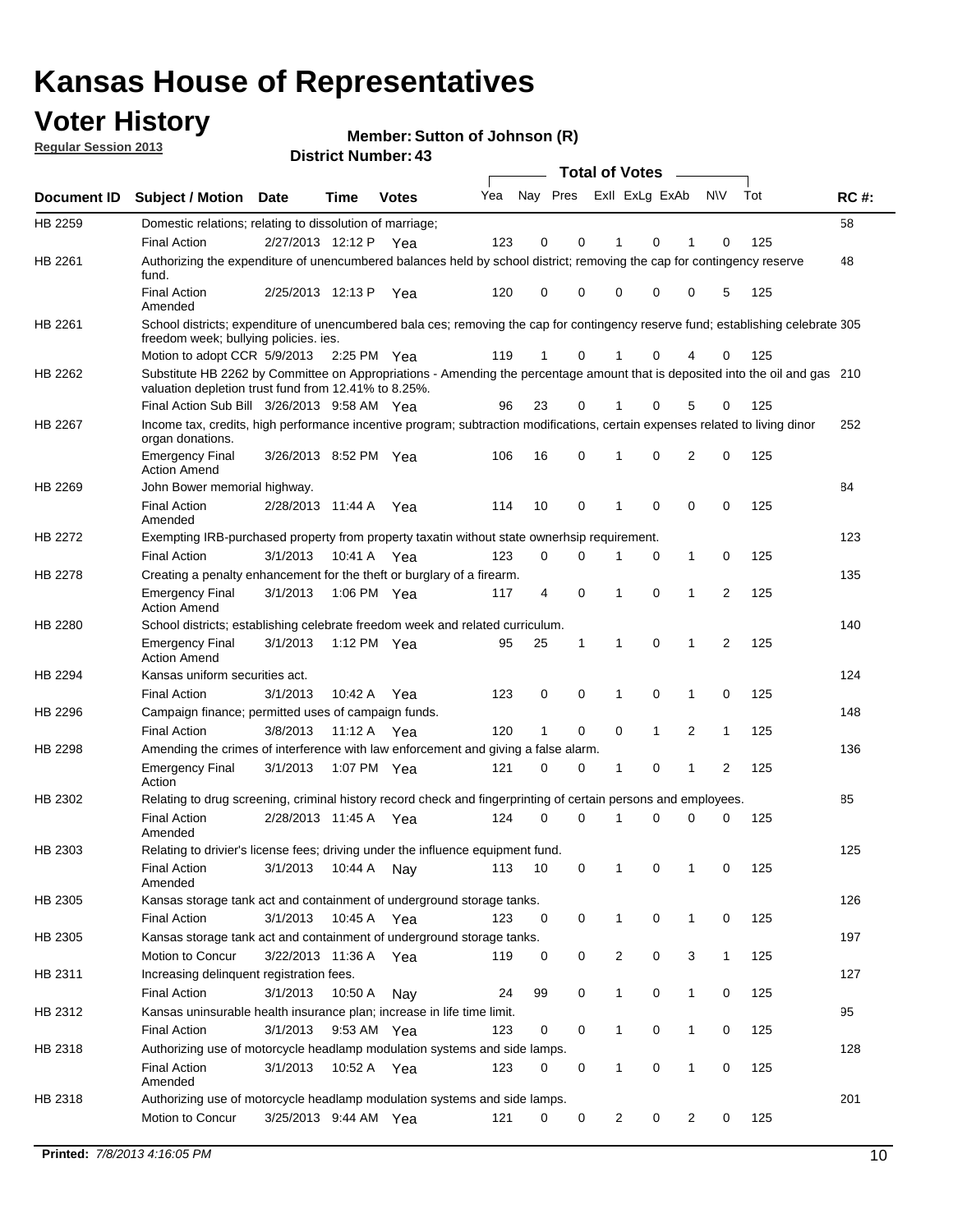## **Voter History**

**Member: Sutton of Johnson (R)** 

**Regular Session 2013**

**District Number: 43**

|             |                                                                     |                       |             |              |                                                                                                                                       |                  | <b>Total of Votes</b> |             |                |              |     |             |
|-------------|---------------------------------------------------------------------|-----------------------|-------------|--------------|---------------------------------------------------------------------------------------------------------------------------------------|------------------|-----------------------|-------------|----------------|--------------|-----|-------------|
| Document ID | <b>Subject / Motion</b>                                             | <b>Date</b>           | Time        | <b>Votes</b> | Yea                                                                                                                                   | Nay Pres         | Exll ExLg ExAb        |             | <b>NV</b>      |              | Tot | <b>RC#:</b> |
| HB 2319     | Creating the coalition of innovative districts act.                 |                       |             |              |                                                                                                                                       |                  |                       |             |                |              |     | 149         |
|             | <b>Final Action</b><br>Amended                                      | 3/8/2013              |             | 11:17 A Yea  | 74                                                                                                                                    | 47<br>0          | 0                     | 1           | 3              | 0            | 125 |             |
| HB 2319     | Creating the coalition of innovative districts act.                 |                       |             |              |                                                                                                                                       |                  |                       |             |                |              |     | 279         |
|             | Motion to Adopt CCR 4/5/2013                                        |                       |             | 1:03 PM Yea  | 71                                                                                                                                    | 47<br>0          | 2                     | 0           | 3              | 2            | 125 |             |
| HB 2322     |                                                                     |                       |             |              | Relating to the division of health of the department of health and environment.                                                       |                  |                       |             |                |              |     | 86          |
|             | <b>Final Action</b><br>Amended                                      | 2/28/2013 11:46 A Yea |             |              | 118                                                                                                                                   | 0<br>6           | 1                     | 0           | 0              | 0            | 125 |             |
| HB 2326     | VoIP and IP enabled services.                                       |                       |             |              |                                                                                                                                       |                  |                       |             |                |              |     | 129         |
|             | <b>Final Action</b><br>Amended                                      | 3/1/2013              | 10:53 A     | Yea          | 123                                                                                                                                   | 0<br>0           | 1                     | $\mathbf 0$ | 1              | 0            | 125 |             |
| HB 2338     | Courts; docket fees.                                                |                       |             |              |                                                                                                                                       |                  |                       |             |                |              |     | 211         |
|             | <b>Final Action</b><br>Amended                                      | 3/26/2013 10:00 A     |             | Yea          | 67                                                                                                                                    | 0<br>52          | 1                     | 0           | 5              | 0            | 125 |             |
| HB 2339     |                                                                     |                       |             |              | Allowing insurers to return premiums to a policyholder separate from the notice of an adverse underwriting decision.                  |                  |                       |             |                |              |     | 67          |
|             | <b>Final Action</b>                                                 | 2/28/2013 11:16 A Yea |             |              | 124                                                                                                                                   | 0<br>0           | 1                     | 0           | 0              | 0            | 125 |             |
| HB 2339     | certain firefighters and law enforcement officers.                  |                       |             |              | Combining life insurance with certain additional health related riders, insurance agents-lines of insurance, health insurance for 287 |                  |                       |             |                |              |     |             |
|             | Motion to Adopt CCR 4/5/2013 7:15 PM Nay                            |                       |             |              | 116                                                                                                                                   | 4<br>0           | 2                     | 0           | 2              | 1            | 125 |             |
| HB 2343     |                                                                     |                       |             |              | Relating to the secretary of health and environment; office of laboratory services.                                                   |                  |                       |             |                |              |     | 130         |
|             | <b>Final Action</b>                                                 | 3/1/2013              | 10:54 A Yea |              | 89                                                                                                                                    | 34<br>0          | 1                     | 0           | 1              | 0            | 125 |             |
| HB 2349     | School districts; audit by legislative post audit committee.        |                       |             |              |                                                                                                                                       |                  |                       |             |                |              |     | 87          |
|             | <b>Final Action</b><br>Amended                                      | 2/28/2013 11:48 A Yea |             |              | 120                                                                                                                                   | 4<br>0           | 1                     | 0           | 0              | $\mathbf 0$  | 125 |             |
| HB 2349     | School districts; audit by legislative post audit committee.        |                       |             |              |                                                                                                                                       |                  |                       |             |                |              |     | 291         |
|             | Motion to Concur                                                    | 4/5/2013              |             | 7:55 PM Yea  | 118                                                                                                                                   | 2<br>0           | 2                     | 0           | 2              | $\mathbf{1}$ | 125 |             |
| HB 2352     |                                                                     |                       |             |              | Maximum benefits increased for certain members of the Kansas police and firemen's retirement system.                                  |                  |                       |             |                |              |     | 88          |
|             | <b>Final Action</b>                                                 | 2/28/2013 11:49 A     |             | Yea          | 124                                                                                                                                   | 0<br>0           | 1                     | 0           | 0              | 0            | 125 |             |
| HB 2353     | Adding certain controlled substances as schedule I drugs.           |                       |             |              |                                                                                                                                       |                  |                       |             |                |              |     | 138         |
|             | <b>Emergency Final</b><br>Action                                    | 3/1/2013              |             | 1:09 PM Yea  | 121                                                                                                                                   | 0<br>0           | $\mathbf 1$           | 0           | 1              | 2            | 125 |             |
| HB 2357     |                                                                     |                       |             |              | 242nd engineer company ae" KS army national guard ae" membrial highway.                                                               |                  |                       |             |                |              |     | 96          |
|             | <b>Final Action</b>                                                 | 3/1/2013              |             | 9:54 AM Yea  | 123                                                                                                                                   | 0<br>0           | 1                     | 0           | 1              | 0            | 125 |             |
| HB 2357     | 242nd engineer company-KS army national guard- highway.             |                       |             |              |                                                                                                                                       |                  |                       |             |                |              |     | 202         |
|             | Motion to Concur                                                    | 3/25/2013 9:47 AM Yea |             |              | 121                                                                                                                                   | $\mathbf 0$<br>0 | 2                     | 0           | $\overline{2}$ | 0            | 125 |             |
| HB 2363     |                                                                     |                       |             |              | Exempting certain aggregate mining operations from department of health and environment regulations.                                  |                  |                       |             |                |              |     | 131         |
|             | <b>Final Action</b><br>Amended                                      | 3/1/2013              |             | 10:56 A Yea  | 123                                                                                                                                   | 0<br>0           | $\mathbf{1}$          | 0           | 1              | 0            | 125 |             |
| HB 2363     |                                                                     |                       |             |              | Water; wastewater regulations for sand and gravel; streams, dams and water obstructions.                                              |                  |                       |             |                |              |     | 280         |
|             | Motion to Adopt CCR 4/5/2013                                        |                       |             | 1:10 PM Yea  | 119                                                                                                                                   | 0<br>0           | 2                     | 0           | 3              | 1            | 125 |             |
| HB 2368     | Relating to the governor's mental health services planning council. |                       |             |              |                                                                                                                                       |                  |                       |             |                |              |     | 137         |
|             | <b>Emergency Final</b><br><b>Action Amend</b>                       | 3/1/2013              |             | 1:08 PM Yea  | 121                                                                                                                                   | 0<br>0           | 1                     | 0           | 1              | 2            | 125 |             |
| HB 2377     | Relating to court fees and costs; judicial branch surcharge fund.   |                       |             |              |                                                                                                                                       |                  |                       |             |                |              |     | 212         |
|             | <b>Final Action</b>                                                 | 3/26/2013 10:01 A Yea |             |              | 118                                                                                                                                   | 1<br>0           | 1                     | 0           | 5              | 0            | 125 |             |
| HB 2378     |                                                                     |                       |             |              | Sales tax exemption for sales of certain machinery and equipment used for surface mining activities.                                  |                  |                       |             |                |              |     | 251         |
|             | <b>Emergency Final</b><br><b>Action Amend</b>                       | 3/26/2013 8:51 PM Yea |             |              | 104                                                                                                                                   | 18<br>0          | 1                     | 0           | 2              | 0            | 125 |             |
| HB 2381     |                                                                     |                       |             |              | Election campaign finance; removing certain limitations to contributions made during legislative sessions.                            |                  |                       |             |                |              |     | 198         |
|             | <b>Final Action</b><br>Amended                                      | 3/25/2013 9:30 AM Yea |             |              | 100                                                                                                                                   | 21<br>0          | 2                     | 0           | $\overline{2}$ | 0            | 125 |             |
| HB 2387     |                                                                     |                       |             |              | Clarifying that felony murder is not a lesser included offense of capital murder.                                                     |                  |                       |             |                |              |     | 213         |
|             | <b>Final Action</b>                                                 | 3/26/2013 10:02 A     |             | Nay          | 117                                                                                                                                   | 2<br>0           | $\mathbf 1$           | 0           | 5              | 0            | 125 |             |

**Printed:** *7/8/2013 4:16:05 PM* 11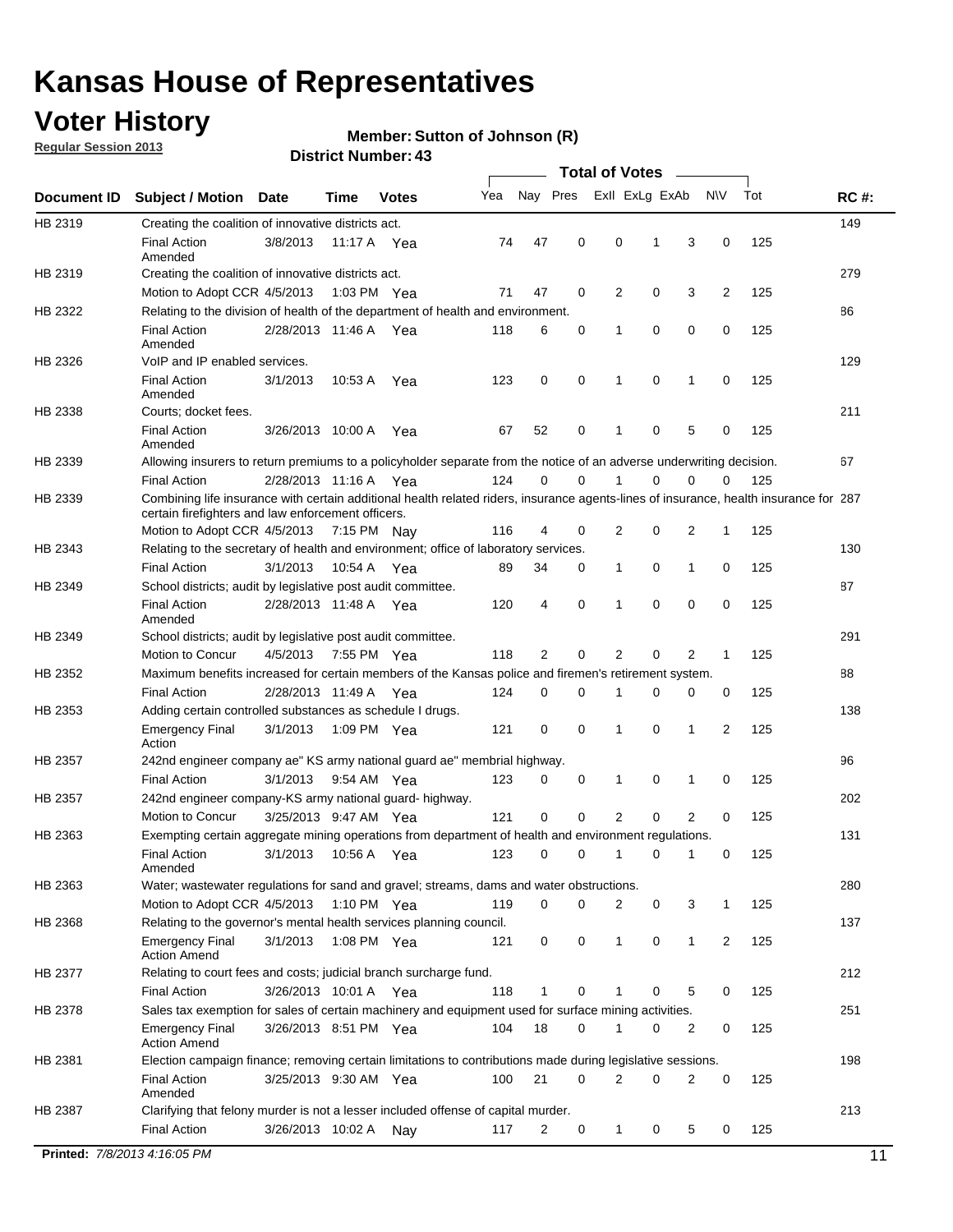## **Voter History**

**Member: Sutton of Johnson (R)** 

**Regular Session 2013**

|                 |                                                                                                                                                                                                                                                  |                       |             |              |     |              |          | <b>Total of Votes</b> |   |   |              |     |             |
|-----------------|--------------------------------------------------------------------------------------------------------------------------------------------------------------------------------------------------------------------------------------------------|-----------------------|-------------|--------------|-----|--------------|----------|-----------------------|---|---|--------------|-----|-------------|
| Document ID     | Subject / Motion Date                                                                                                                                                                                                                            |                       | Time        | <b>Votes</b> | Yea | Nay Pres     |          | Exll ExLg ExAb        |   |   | <b>NV</b>    | Tot | <b>RC#:</b> |
| HB 2389         | Capital murder; notice of intent to seek the death penalty.                                                                                                                                                                                      |                       |             |              |     |              |          |                       |   |   |              |     | 214         |
|                 | <b>Final Action</b>                                                                                                                                                                                                                              | 3/26/2013 10:03 A     |             | Yea          | 118 | 1            | 0        | 1                     | 0 | 5 | 0            | 125 |             |
| HB 2391         | School finance; amount of tax levy authorized to finance ancillary school facilities.                                                                                                                                                            |                       |             |              |     |              |          |                       |   |   |              |     | 237         |
|                 | <b>Emergency Final</b><br><b>Action Amend</b>                                                                                                                                                                                                    | 3/26/2013 8:30 PM Yea |             |              | 64  | 57           | 0        | 1                     | 0 | 2 | 1            | 125 |             |
| HB 2391         | Senate Substitute for HB 2391 by Committee on Ways and Means - Creating the joint committee on uniform educational<br>standards oversight.                                                                                                       |                       |             |              |     |              |          |                       |   |   |              |     | 321         |
|                 | Sub Motion to Concur 6/1/2013                                                                                                                                                                                                                    |                       | 10:06 P     | Yea          | 55  | 58           | 0        | 0                     | 0 | 6 | 6            | 125 |             |
| HB 2396         | Allowing the secretary of administration to identify state owned real property as surplus property and establishing an appeals 253<br>process of such identification; also amending procedures for the disposition of state surplus real estate. |                       |             |              |     |              |          |                       |   |   |              |     |             |
|                 | <b>Emergency Final</b><br>Action Amend                                                                                                                                                                                                           | 3/26/2013 8:53 PM Yea |             |              | 122 | 0            | 0        |                       | 0 | 2 | 0            | 125 |             |
| HB 2403         | Issuing \$1,500,000,000 of pension obligation bonds to finance a portion of the unfunded actuarial liability of KPERS.                                                                                                                           |                       |             |              |     |              |          |                       |   |   |              |     | 236         |
|                 | <b>Final Action</b><br>Amended                                                                                                                                                                                                                   | 3/26/2013 8:29 PM Nay |             |              | 73  | 49           | 0        | 1                     | 0 | 2 | 0            | 125 |             |
| <b>HCR 5014</b> | Urging approval of the Presidential Permit application allowing the construction and operation of the TransCanada Keystone<br>XL Pipeline.                                                                                                       |                       |             |              |     |              |          |                       |   |   |              |     | 215         |
|                 | <b>Final Action</b>                                                                                                                                                                                                                              | 3/26/2013 10:05 A     |             | Yea          | 108 | 11           | 0        |                       | 0 | 5 | 0            | 125 |             |
| HR 6004         | Rules of House of Representatives, permanent rules of the 2013-2014 biennium.                                                                                                                                                                    |                       |             |              |     |              |          |                       |   |   |              |     | 4           |
|                 | <b>Final Action</b><br>Amended                                                                                                                                                                                                                   | 1/28/2013 11:09 A     |             | Yea          | 82  | 40           | 0        | 0                     | 0 | 3 | 0            | 125 |             |
| SB 1            | Legislative Post Audit; periodic audits of the State treasurer and the pooled money investment board.                                                                                                                                            |                       |             |              |     |              |          |                       |   |   |              |     | 216         |
|                 | <b>Final Action</b><br>Amended                                                                                                                                                                                                                   | 3/26/2013 10:06 A     |             | Yea          | 118 | 1            | 0        | 1                     | 0 | 5 | 0            | 125 |             |
| SB 16           | Kansas racketeer influenced and corrupt organization act, criminal street gangs.                                                                                                                                                                 |                       |             |              |     |              |          |                       |   |   |              |     | 217         |
|                 | <b>Final Action</b><br>Amended                                                                                                                                                                                                                   | 3/26/2013 10:12 A Yea |             |              | 74  | 45           | 0        | 1                     | 0 | 5 | 0            | 125 |             |
| SB 20           | Civil procedure; temporary restraining orders and poverty affidavits.                                                                                                                                                                            |                       |             |              |     |              |          |                       |   |   |              |     | 190         |
|                 | <b>Final Action</b><br>Amended                                                                                                                                                                                                                   | 3/22/2013 11:15 A     |             | Yea          | 119 | 0            | 0        | 2                     | 0 | 3 | 1            | 125 |             |
| SB 20           | Civil procedure; temporary restraining orders and poverty affidavits.                                                                                                                                                                            |                       |             |              |     |              |          |                       |   |   |              |     | 304         |
|                 | Motion to adopt CCR 5/9/2013                                                                                                                                                                                                                     |                       | 2:21 PM Yea |              | 119 | $\mathbf{1}$ | 0        | 1                     | 0 | 4 | 0            | 125 |             |
| SB 21           | Firearms; criminal possession of a firearm; expungement; personal and family protection act.                                                                                                                                                     |                       |             |              |     |              |          |                       |   |   |              |     | 255         |
|                 | <b>Emergency Final</b><br>Action                                                                                                                                                                                                                 | 3/26/2013 8:56 PM Yea |             |              | 119 | 3            | 0        |                       | 0 | 2 | 0            | 125 |             |
| SB 23           | Continuation of statewide tax levy for public schools.                                                                                                                                                                                           |                       |             |              |     |              |          |                       |   |   |              |     | 243         |
|                 | <b>Emergency Final</b><br><b>Action Amend</b>                                                                                                                                                                                                    | 3/26/2013 8:38 PM Yea |             |              | 122 | 0            | 0        | 1                     | 0 | 2 | 0            | 125 |             |
| <b>SB 23</b>    | School districts; sttewide tax levy for public schools; school finance amendments.                                                                                                                                                               |                       |             |              |     |              |          |                       |   |   |              |     | 296         |
|                 | Motion to Adopt CCR 4/5/2013 9:32 PM Yea                                                                                                                                                                                                         |                       |             |              | 119 | 1            | 0        | 2                     | 0 | 2 | 1            | 125 |             |
| <b>SB 24</b>    | Insurance - Risk-based capital requirements for property, casualty and life insurance companies.                                                                                                                                                 |                       |             |              |     |              |          |                       |   |   |              |     | 204         |
|                 | <b>Final Action</b>                                                                                                                                                                                                                              | 3/26/2013 9:50 AM Yea |             |              | 119 | 0            | 0        |                       | 0 | 5 | 0            | 125 |             |
| SB 25           | Insurance-Risk-based capital requirements for health organizations.                                                                                                                                                                              |                       |             |              |     |              |          |                       |   |   |              |     | 205         |
|                 | <b>Final Action</b>                                                                                                                                                                                                                              | 3/26/2013 9:51 AM Yea |             |              | 119 | 0            | 0        | 1                     | 0 | 5 | 0            | 125 |             |
| SB 27           | Eligibility of students under the military service scholarship program act.                                                                                                                                                                      |                       |             |              |     |              |          |                       |   |   |              |     | 166         |
|                 | <b>Final Action</b><br>Amended                                                                                                                                                                                                                   | 3/19/2013 10:35 A Yea |             |              | 123 | 0            | 0        |                       | 0 | 1 | 0            | 125 |             |
| SB 28           | Authorizing the division of emergency management within the adjutant general's department to accept certain real property.                                                                                                                       |                       |             |              |     |              |          |                       |   |   |              |     | 184         |
|                 | <b>Final Action</b>                                                                                                                                                                                                                              | 3/21/2013 11:22 A Yea |             |              | 121 | 0            | $\Omega$ | 1                     | 0 | 3 | $\Omega$     | 125 |             |
| SB 37           | Kansas home inspectors professional competence and financial responsibility act.                                                                                                                                                                 |                       |             |              |     |              |          |                       |   |   |              |     | 218         |
|                 | <b>Final Action</b>                                                                                                                                                                                                                              | 3/26/2013 10:14 A Yea |             |              | 102 | 17           | 0        | 1                     | 0 | 5 | 0            | 125 |             |
| SB 51           | Health insurance coverage for bankers association.                                                                                                                                                                                               |                       |             |              |     |              |          |                       |   |   |              |     | 189         |
|                 | <b>Final Action</b>                                                                                                                                                                                                                              | 3/22/2013 11:14 A Yea |             |              | 119 | 0            | 0        | 2                     | 0 | 3 | $\mathbf{1}$ | 125 |             |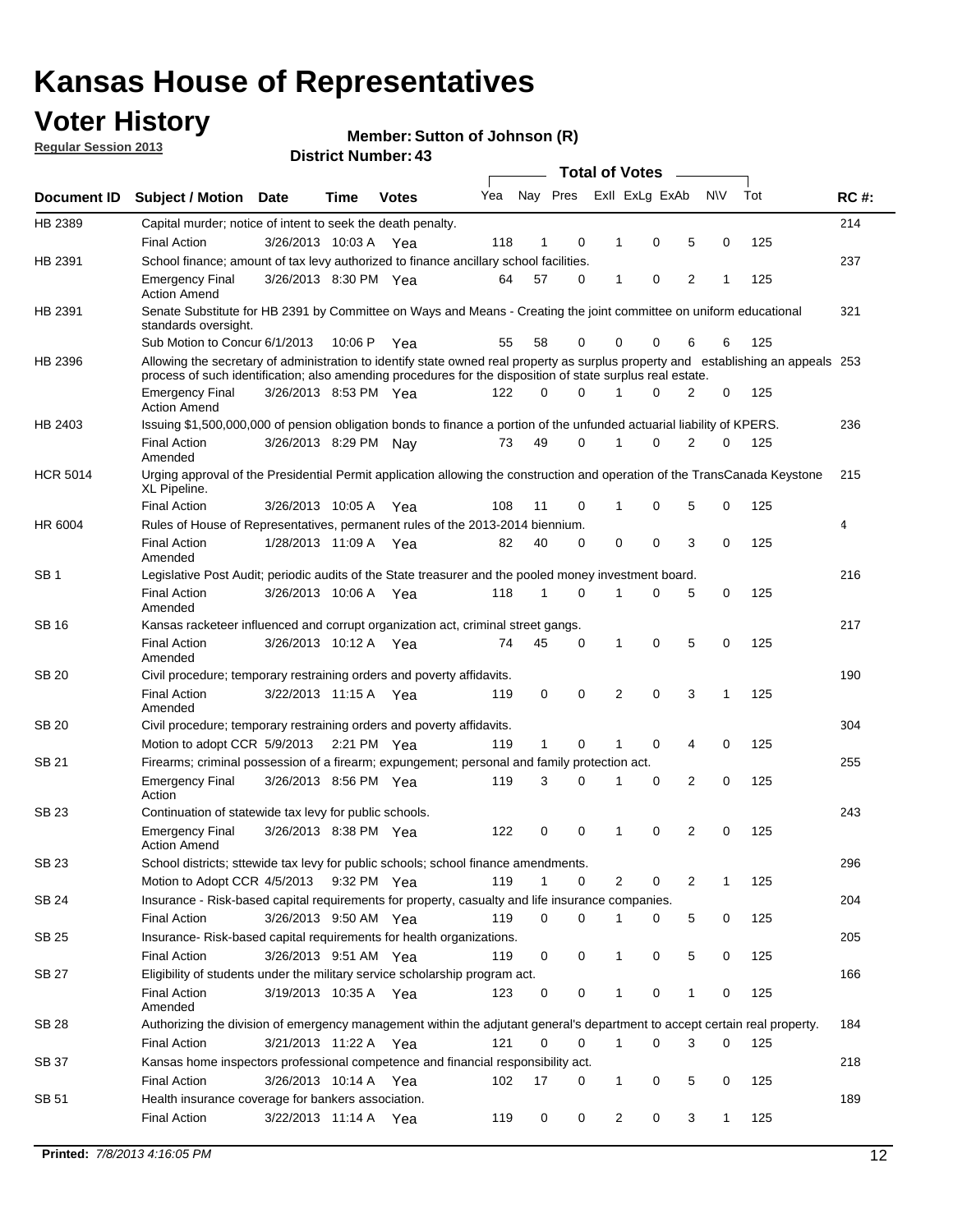## **Voter History**

**Member: Sutton of Johnson (R)** 

**Regular Session 2013**

|              |                                                                                                                                                                                                                                            |                       |             |              |     | <b>Total of Votes</b> |             |                |   |                |             |     |             |  |
|--------------|--------------------------------------------------------------------------------------------------------------------------------------------------------------------------------------------------------------------------------------------|-----------------------|-------------|--------------|-----|-----------------------|-------------|----------------|---|----------------|-------------|-----|-------------|--|
| Document ID  | <b>Subject / Motion Date</b>                                                                                                                                                                                                               |                       | Time        | <b>Votes</b> | Yea | Nay Pres              |             | Exll ExLg ExAb |   |                | <b>NV</b>   | Tot | <b>RC#:</b> |  |
| SB 52        | Mortgage interest rate cap increase.                                                                                                                                                                                                       |                       |             |              |     |                       |             |                |   |                |             |     | 238         |  |
|              | <b>Emergency Final</b><br>Action                                                                                                                                                                                                           | 3/26/2013 8:32 PM Yea |             |              | 120 | 2                     | 0           |                | 0 | 2              | 0           | 125 |             |  |
| SB 56        | Transferring the recognition of county fair associations from the secretary of agriculture to the board of county<br>commissioners.                                                                                                        |                       |             |              |     |                       |             |                |   |                |             |     | 191         |  |
|              | <b>Final Action</b><br>Amended                                                                                                                                                                                                             | 3/22/2013 11:21 A     |             | Yea          | 119 | 0                     | 0           | 2              | 0 | 3              | 1           | 125 |             |  |
| SB 57        | Substitute for SB 57 by Committee on Agriculture - Agriculture; powers and duties of the department of agriculture relating to                                                                                                             |                       |             |              |     |                       |             |                |   |                |             |     | 192         |  |
|              | poultry improvement plan and domesticated deer.<br>Final Action Sub Bill 3/22/2013 11:24 A<br>Amended                                                                                                                                      |                       |             | Nav          | 79  | 40                    | 0           | 2              | 0 | 3              | 1           | 125 |             |  |
| SB 57        | Substitute for SB 57 by Committee on Agriculture - Agriculture; powers and duties of the department of agriculture relating to<br>poultry improvement plan, stockyards and domesticated deer.                                              |                       |             |              |     |                       |             |                |   |                |             |     | 262         |  |
|              | Motion to adopt CCR 4/4/2013 2:18 PM Nay                                                                                                                                                                                                   |                       |             |              | 80  | 42                    | 0           | 1              | 0 | 2              | 0           | 125 |             |  |
| SB 58        | Sentencing for unlawful manufacturing of controlled substances.                                                                                                                                                                            |                       |             |              |     |                       |             |                |   |                |             |     | 219         |  |
|              | <b>Final Action</b>                                                                                                                                                                                                                        | 3/26/2013 10:15 A     |             | Yea          | 119 | 0                     | 0           | 1              | 0 | 5              | 0           | 125 |             |  |
| <b>SB 59</b> | Attorney general; reward for information.                                                                                                                                                                                                  |                       |             |              |     |                       |             |                |   |                |             |     | 193         |  |
|              | <b>Final Action</b>                                                                                                                                                                                                                        | 3/22/2013 11:25 A     |             | Yea          | 119 | 0                     | 0           | 2              | 0 | 3              | 1           | 125 |             |  |
| SB 62        | Making gas pipeline safety terminology consistent with federal regulations.                                                                                                                                                                |                       |             |              |     |                       |             |                |   |                |             |     | 163         |  |
|              | <b>Final Action</b>                                                                                                                                                                                                                        | 3/19/2013 10:32 A     |             | Yea          | 123 | 0                     | 0           | 1              | 0 | 1              | 0           | 125 |             |  |
| SB 63        | Elections; voting crimes, penalties and prosecution.                                                                                                                                                                                       |                       |             |              |     |                       |             |                |   |                |             |     | 246         |  |
|              | <b>Emergency Final</b><br><b>Action Amend</b>                                                                                                                                                                                              | 3/26/2013 8:42 PM Yea |             |              | 69  | 53                    | $\mathbf 0$ | 1              | 0 | $\overline{2}$ | $\mathbf 0$ | 125 |             |  |
| SB 68        | Driver's license examinations; locations.                                                                                                                                                                                                  |                       |             |              |     |                       |             |                |   |                |             |     | 220         |  |
|              | <b>Final Action</b>                                                                                                                                                                                                                        | 3/26/2013 10:16 A     |             | Yea          | 116 | 3                     | 0           | 1              | 0 | 5              | 0           | 125 |             |  |
| SB 69        | Motor vehicles; vehicle registration and license plates.                                                                                                                                                                                   |                       |             |              |     |                       |             |                |   |                |             |     | 167         |  |
|              | <b>Final Action</b>                                                                                                                                                                                                                        | 3/19/2013 10:37 A     |             | Yea          | 117 | 6                     | 0           | 1              | 0 | $\mathbf{1}$   | 0           | 125 |             |  |
| SB 74        | Prison-made goods act; prohibiting prisoner production of manufactured or modular homes.                                                                                                                                                   |                       |             |              |     |                       |             |                |   |                |             |     | 221         |  |
|              | <b>Final Action</b>                                                                                                                                                                                                                        | 3/26/2013 10:19 A     |             | Yea          | 87  | 32                    | 0           | 1              | 0 | 5              | 0           | 125 |             |  |
| SB 75        | Record requirements and civil penalties relating to sales of plastic bulk merchandise containers.                                                                                                                                          |                       |             |              |     |                       |             |                |   |                |             |     | 222         |  |
|              | <b>Final Action</b>                                                                                                                                                                                                                        | 3/26/2013 10:21 A     |             | Yea          | 101 | 18                    | 0           | 1              | 0 | 5              | 0           | 125 |             |  |
| SB 81        | Open records; requests for criminal justice information; restriction of certain officials' information from publicly accessible<br>records.                                                                                                |                       |             |              |     |                       |             |                |   |                |             |     | 194         |  |
|              | <b>Final Action</b><br>Amended                                                                                                                                                                                                             | 3/22/2013 11:27 A     |             | Yea          | 119 | 0                     | 0           | 2              | 0 | 3              | 1           | 125 |             |  |
| <b>SB83</b>  | House Substitute for SB 83 by Committee on Taxation - Income tax deductions and modifications; severance tax; sales tax;<br>delinquent tax liabilities.<br>Final Action Sub Bill 3/21/2013 11:30 A Yea                                     |                       |             |              | 96  | 25                    | 0           | 1              | 0 | 3              | 0           | 125 | 187         |  |
| SB 83        | House Substitute for SB 83 by Committee on Taxation--Income tax deductions and modifications; severance tax; sales tax and 260                                                                                                             |                       |             |              |     |                       |             |                |   |                |             |     |             |  |
|              | compensating use tax, preseumptions relating to nexus; property tax, exemptions, new automobile manufacturinge property;<br>taxation of watercraft; leased commercial and industrial property appeals; correction of clerical errors.      |                       |             |              |     |                       |             |                |   |                |             |     |             |  |
|              | Motion to adopt CCR 4/3/2013                                                                                                                                                                                                               |                       | 10:35 A Yea |              | 104 | 15                    | 0           | $\mathbf{1}$   | 0 | 3              | 2           | 125 |             |  |
| SB 84        | House Substitute for SB 84 by Committee on Taxation - Reduction to state income tax rates based on selected actual state<br>general fund receipts computations; distribution of revenues from sales and compensating use tax; reduction of |                       |             |              |     |                       | $\Omega$    |                | 0 | 3              | $\Omega$    |     | 188         |  |
| SB 84        | Final Action Sub Bill 3/21/2013 11:34 A Yea<br>Amended<br>House Substitute for SB 84 -- Reduction to state income tax rates based on selected actual state general fund receipts                                                           |                       |             |              | 82  | 39                    |             |                |   |                |             | 125 | 317         |  |
|              | computations; reduction of itemized deductions.<br>Motion to adopt CCR 5/28/2013 2:32 PM Yea                                                                                                                                               |                       |             |              | 42  | 71                    | 0           |                | 0 | 9              | 2           | 125 |             |  |
| SB 84        | House Substitute for SB 84 -- Reduction to state income tax rates based on selected actual state general fund receipts                                                                                                                     |                       |             |              |     |                       |             |                |   |                |             |     | 319         |  |
|              | computations; reduction of itemized deductions.<br>Motion to adopt CCR 5/30/2013 9:14 PM Yea                                                                                                                                               |                       |             |              | 18  | 94                    | 0           |                | 0 | 9              | 3           | 125 |             |  |
| SB 85        | Motor vehicle insurance; providing proof of insurance by cellular phone or portable electronic device.                                                                                                                                     |                       |             |              |     |                       |             |                |   |                |             |     | 175         |  |
|              | <b>Final Action</b>                                                                                                                                                                                                                        | 3/20/2013 10:25 A Yea |             |              | 123 | 0                     | $\Omega$    |                | 0 | 1              | 0           | 125 |             |  |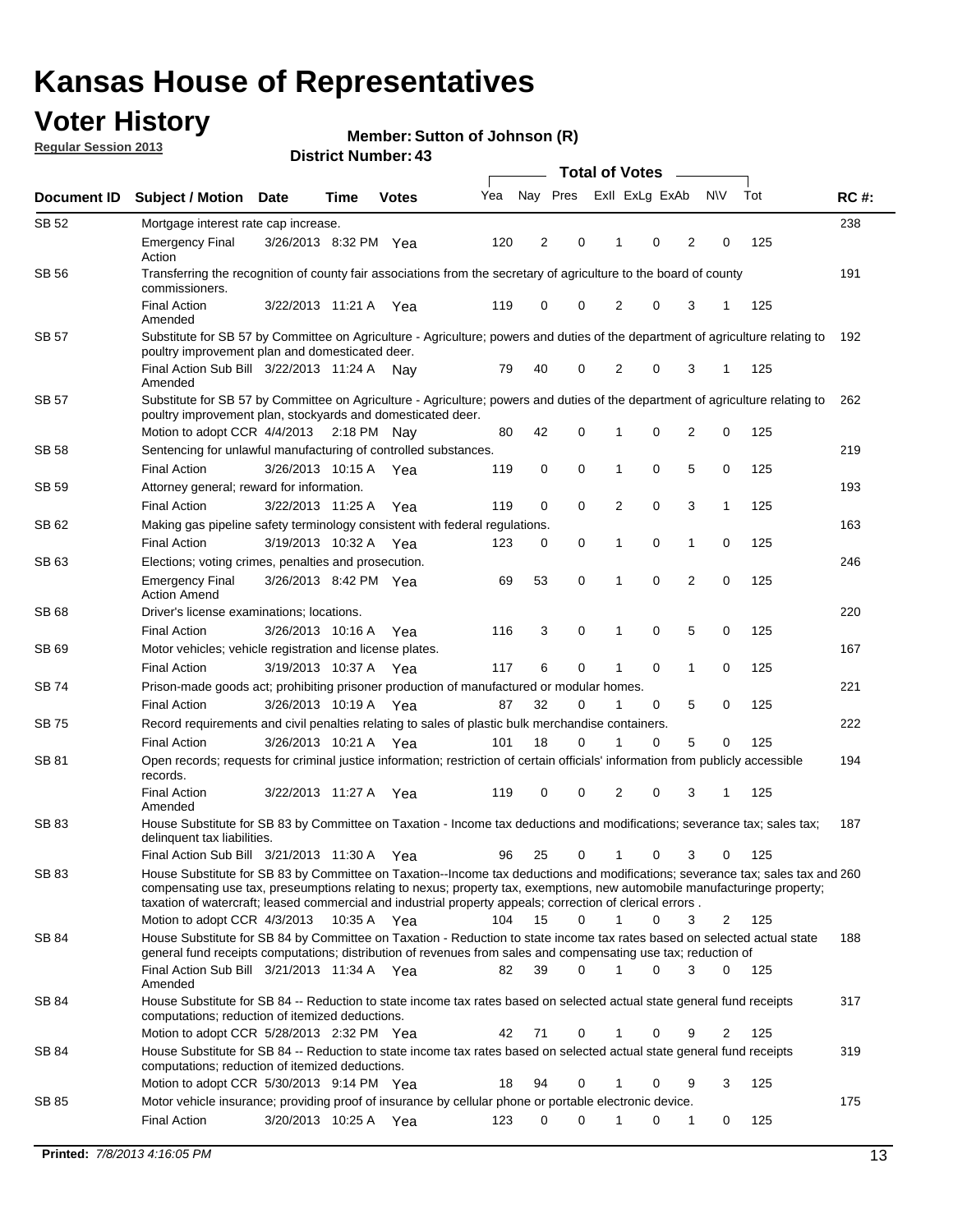## **Voter History**

**Regular Session 2013**

**Member: Sutton of Johnson (R)** 

|                    |                                                                                                       | די וסטוווער ועונוסו <b>ש</b> | <b>Total of Votes</b> |              |     |                |              |  |   |                |                |              |     |             |
|--------------------|-------------------------------------------------------------------------------------------------------|------------------------------|-----------------------|--------------|-----|----------------|--------------|--|---|----------------|----------------|--------------|-----|-------------|
| <b>Document ID</b> | <b>Subject / Motion</b>                                                                               | Date                         | Time                  | <b>Votes</b> | Yea |                | Nay Pres     |  |   | Exll ExLg ExAb |                | N\V          | Tot | <b>RC#:</b> |
| <b>SB 88</b>       | Increasing the children's advocacy center assessment fee.                                             |                              |                       |              |     |                |              |  |   |                |                |              |     | 223         |
|                    | <b>Final Action</b><br>Amended                                                                        | 3/26/2013 10:22 A Yea        |                       |              | 118 | $\mathbf{1}$   | 0            |  | 1 | 0              | 5              | 0            | 125 |             |
| SB 96              | Motor vehicles; counties with multiple registration facilities; additional registration fee.          |                              |                       |              |     |                |              |  |   |                |                |              |     | 224         |
|                    | <b>Final Action</b><br>Amended                                                                        | 3/26/2013 10:24 A            |                       | Yea          | 106 | 12             | 0            |  | 1 | 0              | 5              | 1            | 125 |             |
| SB 96              | Additional motor vehicle registration fees.                                                           |                              |                       |              |     |                |              |  |   |                |                |              |     | 263         |
|                    | Motion to adopt CCR 4/4/2013 2:21 PM Yea                                                              |                              |                       |              | 114 | 8              | $\mathbf 0$  |  | 1 | 0              | 2              | 0            | 125 |             |
| SB 102             | Requiring the state treasurer to provide a list of daily deposits to the secretary of administration. |                              |                       |              |     |                |              |  |   |                |                |              |     | 195         |
|                    | <b>Final Action</b><br>Amended                                                                        | 3/22/2013 11:28 A Yea        |                       |              | 119 | 0              | 0            |  | 2 | 0              | 3              | 1            | 125 |             |
| SB 102             | Enacting the second amendment protection act.                                                         |                              |                       |              |     |                |              |  |   |                |                |              |     | 295         |
|                    | Motion to Adopt CCR 4/5/2013 9:20 PM Yea                                                              |                              |                       |              | 96  | 24             | 0            |  | 2 | 0              | $\overline{2}$ | $\mathbf{1}$ | 125 |             |
| <b>SB 111</b>      | Establishing Native American legislative day at the capitol; awarding of high school diplomas.        |                              |                       |              |     |                |              |  |   |                |                |              |     | 245         |
|                    | <b>Emergency Final</b><br><b>Action Amend</b>                                                         | 3/26/2013 8:41 PM Yea        |                       |              | 122 | $\mathbf 0$    | $\Omega$     |  |   | 0              | 2              | 0            | 125 |             |
| <b>SB 113</b>      | Credit unions; changes in certain loan limitations.                                                   |                              |                       |              |     |                |              |  |   |                |                |              |     | 234         |
|                    | <b>Emergency Final</b><br>Action                                                                      | 3/26/2013 8:25 PM Yea        |                       |              | 122 | $\mathbf 0$    | 0            |  | 1 | 0              | $\overline{2}$ | $\mathbf 0$  | 125 |             |
| <b>SB 118</b>      | Relating to law enforcement reporting and investigation of missing persons.                           |                              |                       |              |     |                |              |  |   |                |                |              |     | 225         |
|                    | <b>Final Action</b>                                                                                   | 3/26/2013 10:25 A Yea        |                       |              | 119 | 0              | 0            |  | 1 | 0              | 5              | 0            | 125 |             |
| SB 120             | Enacting the Kansas farmers' market promotion act.                                                    |                              |                       |              |     |                |              |  |   |                |                |              |     | 196         |
|                    | <b>Final Action</b><br>Amended                                                                        | 3/22/2013 11:31 A Yea        |                       |              | 68  | 51             | 0            |  | 2 | $\mathbf 0$    | 3              | 1            | 125 |             |
| SB 122             | Kansas administrative procedure act; service of order or notice.                                      |                              |                       |              |     |                |              |  |   |                |                |              |     | 226         |
|                    | <b>Final Action</b><br>Amended                                                                        | 3/26/2013 10:26 A Yea        |                       |              | 119 | 0              | $\mathbf 0$  |  | 1 | 0              | 5              | 0            | 125 |             |
| <b>SB 122</b>      | Elections; unauthorized voting disclosures.                                                           |                              |                       |              |     |                |              |  |   |                |                |              |     | 286         |
|                    | Motion to Adopt CCR 4/5/2013                                                                          |                              | 6:23 PM               | Yea          | 89  | 31             | 0            |  | 2 | 0              | $\overline{c}$ | $\mathbf{1}$ | 125 |             |
| SB 124             | Amending the Kansas restraint of trade act.                                                           |                              |                       |              |     |                |              |  |   |                |                |              |     | 227         |
|                    | <b>Final Action</b><br>Amended                                                                        | 3/26/2013 10:27 A            |                       | Yea          | 116 | $\overline{2}$ | 1            |  | 1 | $\mathbf 0$    | 5              | $\mathbf 0$  | 125 |             |
| SB 124             | Amending the Kansas restraint of trade act.                                                           |                              |                       |              |     |                |              |  |   |                |                |              |     | 273         |
|                    | Motion to Adopt CCR 4/5/2013                                                                          |                              | 11:06 A               | Yea          | 97  | 23             | 0            |  | 2 | 0              | 2              | 1            | 125 |             |
| SB 128             | Career technical education incentive program amendments.                                              |                              |                       |              |     |                |              |  |   |                |                |              |     | 168         |
|                    | <b>Final Action</b><br>Amended                                                                        | 3/19/2013 10:39 A            |                       | Yea          | 123 | 0              | 0            |  | 1 | 0              | 1              | 0            | 125 |             |
| SB 129             | Bank commissioner; certain fees and hearing costs.                                                    |                              |                       |              |     |                |              |  |   |                |                |              |     | 254         |
|                    | Emergency Final<br><b>Action Amend</b>                                                                | 3/26/2013 8:55 PM Yea        |                       |              | 110 | 12             | 0            |  | 1 | 0              | 2              | 0            | 125 |             |
| <b>SB 129</b>      | Mortgage interest rate cap increase.                                                                  |                              |                       |              |     |                |              |  |   |                |                |              |     | 272         |
|                    | Motion to Adopt CCR 4/5/2013                                                                          |                              | 10:42 A Yea           |              | 121 | $\mathbf 0$    | 0            |  | 2 | 0              | 2              | 0            | 125 |             |
| SB 135             | Transferring boiler inspection duties from the department of labor to the state fire marshal.         |                              |                       |              |     |                |              |  |   |                |                |              |     | 228         |
|                    | <b>Final Action</b>                                                                                   | 3/26/2013 10:28 A Yea        |                       |              | 114 | 5              | 0            |  | 1 | 0              | 5              | 0            | 125 |             |
| SB 136             | Providing veterans designation on driver's licenses and nondriver identification cards.               |                              |                       |              |     |                |              |  |   |                |                |              |     | 244         |
|                    | <b>Emergency Final</b><br><b>Action Amend</b>                                                         | 3/26/2013 8:39 PM Yea        |                       |              | 119 | 3              | 0            |  | 1 | 0              | 2              | 0            | 125 |             |
| SB 139             | Kansas money transmitter act.                                                                         |                              |                       |              |     |                |              |  |   |                |                |              |     | 229         |
|                    | <b>Final Action</b>                                                                                   | 3/26/2013 10:30 A Yea        |                       |              | 117 | $\mathbf{1}$   | $\mathbf{1}$ |  | 1 | 0              | 5              | 0            | 125 |             |
| SB 142             | Abortion; concerning civil actions related to abortion.                                               |                              |                       |              |     |                |              |  |   |                |                |              |     | 241         |
|                    | <b>Emergency Final</b><br>Action                                                                      | 3/26/2013 8:36 PM Yea        |                       |              | 89  | 33             | 0            |  | 1 | 0              | $\overline{2}$ | $\mathbf 0$  | 125 |             |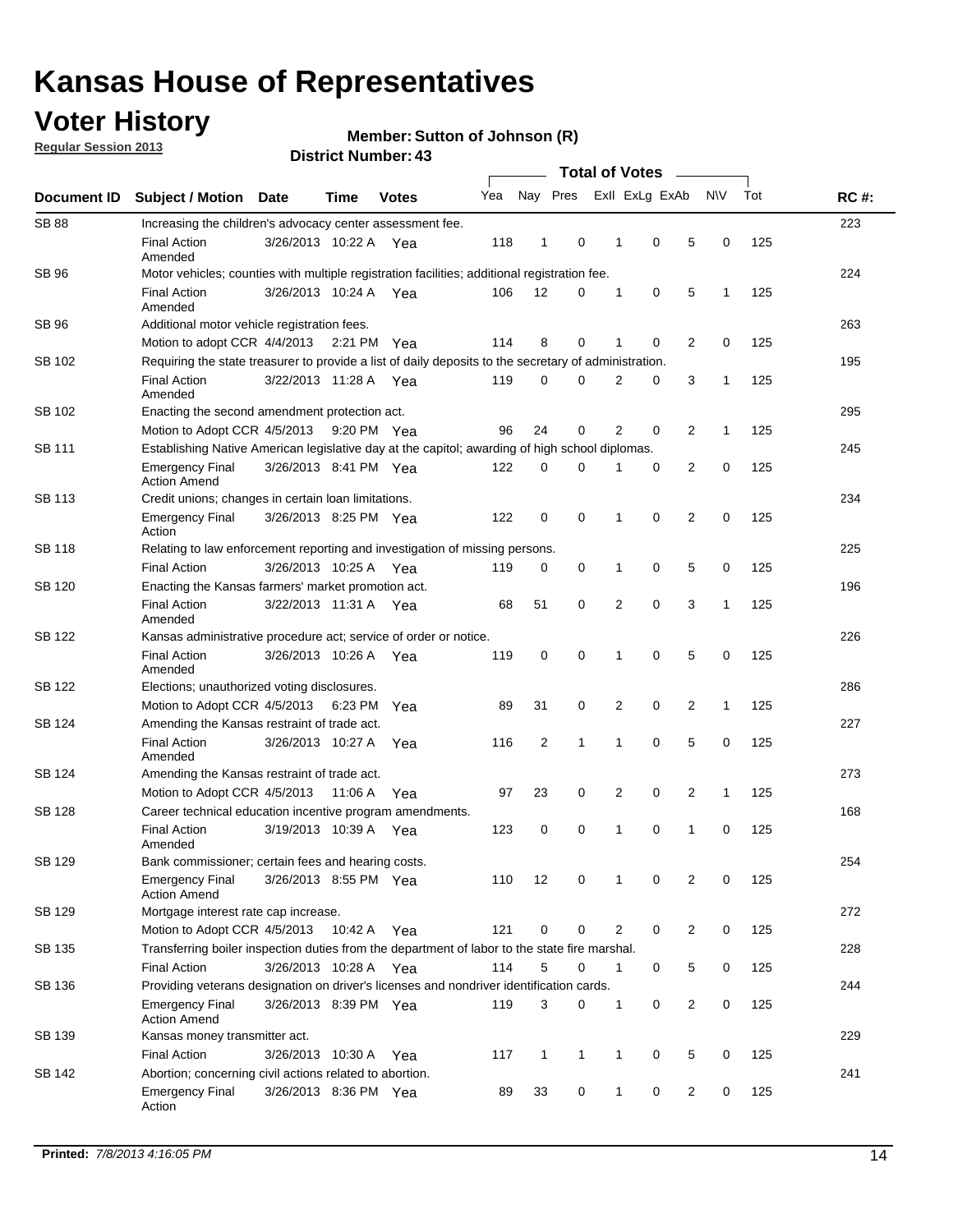## **Voter History**

**Member: Sutton of Johnson (R)** 

**Regular Session 2013**

| Document ID     |                                                                                                                                                                                                       |                                                                                                                                                                         |                       |              |     |          |             | <b>Total of Votes</b> |                |                |           |     |             |
|-----------------|-------------------------------------------------------------------------------------------------------------------------------------------------------------------------------------------------------|-------------------------------------------------------------------------------------------------------------------------------------------------------------------------|-----------------------|--------------|-----|----------|-------------|-----------------------|----------------|----------------|-----------|-----|-------------|
|                 | <b>Subject / Motion</b>                                                                                                                                                                               | <b>Date</b>                                                                                                                                                             | Time                  | <b>Votes</b> | Yea | Nay Pres |             |                       | Exll ExLg ExAb |                | <b>NV</b> | Tot | <b>RC#:</b> |
| SB 149          | 239<br>Drug screening for recipients of cash assistance and unemployment benefits.                                                                                                                    |                                                                                                                                                                         |                       |              |     |          |             |                       |                |                |           |     |             |
|                 | <b>Emergency Final</b><br><b>Action Amend</b>                                                                                                                                                         | 3/26/2013 8:33 PM Yea                                                                                                                                                   |                       |              | 106 | 16       | 0           | 1                     | 0              | 2              | 0         | 125 |             |
| SB 164          | Relating to the director of vehicles regulating providers of motor vehicle functions.                                                                                                                 |                                                                                                                                                                         |                       |              |     |          |             |                       |                |                |           |     | 247         |
|                 | <b>Emergency Final</b><br><b>Action Amend</b>                                                                                                                                                         | 3/26/2013 8:43 PM Yea                                                                                                                                                   |                       |              | 117 | 5        | 0           | 1                     | 0              | 2              | 0         | 125 |             |
| SB 164          | Relating to the director of vehicles regulating providers of motor vehicle functions.                                                                                                                 |                                                                                                                                                                         |                       |              |     |          |             |                       |                |                |           |     | 268         |
|                 | Motion to adopt CCR 4/4/2013 5:32 PM Yea                                                                                                                                                              |                                                                                                                                                                         |                       |              | 111 | 9        | 0           | 1                     | 0              | 2              | 2         | 125 |             |
| SB 166          | Insurers supervision, rehabilitation and liquidation act; derivatives.                                                                                                                                |                                                                                                                                                                         |                       |              |     |          |             |                       |                |                |           |     | 206         |
|                 | <b>Final Action</b>                                                                                                                                                                                   | 3/26/2013 9:52 AM Yea                                                                                                                                                   |                       |              | 119 | 0        | $\mathbf 0$ | 1                     | 0              | 5              | 0         | 125 |             |
| SB 168          | Limiting nuisance actions against certain agricultural activities.                                                                                                                                    |                                                                                                                                                                         |                       |              |     |          |             |                       |                |                |           |     | 169         |
|                 | Final Action<br>Amended                                                                                                                                                                               | 3/19/2013 10:40 A Yea                                                                                                                                                   |                       |              | 111 | 12       | 0           | 1                     | 0              | 1              | 0         | 125 |             |
| SB 168          | Limiting nuisance actions against certain agricultural activities.                                                                                                                                    |                                                                                                                                                                         |                       |              |     |          |             |                       |                |                |           |     | 264         |
|                 | Motion to adopt CCR 4/4/2013                                                                                                                                                                          |                                                                                                                                                                         | $2:30 \text{ PM}$ Yea |              | 110 | 12       | 0           | 1                     | 0              | 2              | 0         | 125 |             |
| SB 171          | School districts; amendments to Kansas uniform financial accounting and reporting act.                                                                                                                |                                                                                                                                                                         |                       |              |     |          |             |                       |                |                |           |     | 248         |
|                 | <b>Emergency Final</b><br><b>Action Amend</b>                                                                                                                                                         | 3/26/2013 8:44 PM Yea                                                                                                                                                   |                       |              | 122 | 0        | 0           | 1                     | 0              | $\overline{2}$ | 0         | 125 |             |
| SB 171          | School districts; amendments to Kansas uniform financial accounting and reporting act.                                                                                                                |                                                                                                                                                                         |                       |              |     |          |             |                       |                |                |           |     | 285         |
|                 | Motion to Adopt CCR 4/5/2013 6:19 PM Yea                                                                                                                                                              |                                                                                                                                                                         |                       |              | 63  | 57       | 0           | 2                     | 0              | 2              |           | 125 |             |
| SB 171          | Appropriations for FY 2013, FY 2014, FY 2015, FY 2016, FY 2017 and FY 2018 for various state agencies; capital<br>improvement projects; claims against the state.                                     |                                                                                                                                                                         |                       |              |     |          |             |                       |                |                |           |     | 320         |
|                 | Motion to adopt CCR 6/1/2013 4:30 PM Yea                                                                                                                                                              |                                                                                                                                                                         |                       |              | 63  | 51       | 0           | 0                     | 0              | 8              | 3         | 125 |             |
| SB 187          |                                                                                                                                                                                                       | Establishing the workers compensation and employment security boards nominating committee; administrative law judge<br>appointment; workers compensation appeals board. |                       |              |     |          |             |                       |                |                |           |     | 242         |
|                 | <b>Emergency Final</b><br><b>Action Amend</b>                                                                                                                                                         | 3/26/2013 8:37 PM Yea                                                                                                                                                   |                       |              | 88  | 34       | 0           | 1                     | 0              | 2              | 0         | 125 |             |
| SB 187          | Amending workers compensation law provisions; establishing the workers compensation and employment security boards<br>nominating committee; notice requirements; workplace health and safety program. |                                                                                                                                                                         |                       |              |     |          |             |                       |                |                |           |     | 274         |
|                 | Motion to Adopt CCR 4/5/2013 11:26 A Yea                                                                                                                                                              |                                                                                                                                                                         |                       |              | 89  | 31       | 0           | 2                     | 0              | 3              | 0         | 125 |             |
| SB 199          | University of Kansas medical center; midwest center for stem cell therapy.                                                                                                                            |                                                                                                                                                                         |                       |              |     |          |             |                       |                |                |           |     | 235         |
|                 | <b>Emergency Final</b><br><b>Action Amend</b>                                                                                                                                                         | 3/26/2013 8:26 PM Yea                                                                                                                                                   |                       |              | 90  | 32       | 0           | 1                     | 0              | 2              | 0         | 125 |             |
| SB 199          | Health care; stem cell therapy and unused medications.                                                                                                                                                |                                                                                                                                                                         |                       |              |     |          |             |                       |                |                |           |     | 290         |
|                 | Motion to Adopt CCR 4/5/2013                                                                                                                                                                          |                                                                                                                                                                         | 7:52 PM Yea           |              | 90  | 30       | 0           | 2                     | 0              | $\overline{2}$ |           | 125 |             |
| SB 216          | Allowing a public building commission to acquire land for a municipal university similar to what such commission is currently<br>allowed to do for any state university.                              |                                                                                                                                                                         |                       |              |     |          |             |                       |                |                |           |     | 185         |
|                 | <b>Final Action</b>                                                                                                                                                                                   | 3/21/2013 11:23 A                                                                                                                                                       |                       | Yea          | 121 | 0        | 0           | 1                     | 0              | 3              | 0         | 125 |             |
| SB 246          | Reconciling amendments to certain statutes.                                                                                                                                                           |                                                                                                                                                                         |                       |              |     |          |             |                       |                |                |           |     | 315         |
|                 | <b>Emergency Final</b><br>Action                                                                                                                                                                      | 5/23/2013 2:14 PM Yea                                                                                                                                                   |                       |              | 111 | 0        | 0           | 1                     | 0              | 8              | 5         | 125 |             |
| <b>SCR 1604</b> | Joint rules for the Senate and House of Representatives, 2013-2014.                                                                                                                                   |                                                                                                                                                                         |                       |              |     |          |             |                       |                |                |           |     | 5           |
|                 | <b>Final Action</b><br>Amended                                                                                                                                                                        | 1/28/2013 11:12 A Yea                                                                                                                                                   |                       |              | 81  | 41       | 0           | 0                     | 0              | 3              | 0         | 125 |             |
| <b>SCR 1606</b> | Honoring pregnancy maintenance resource centers.                                                                                                                                                      |                                                                                                                                                                         |                       |              |     |          |             |                       |                |                |           |     | 240         |
|                 | Emergency Final<br>Action                                                                                                                                                                             | 3/26/2013 8:34 PM Yea                                                                                                                                                   |                       |              | 122 | 0        | 0           | 1                     | 0              | 2              | 0         | 125 |             |